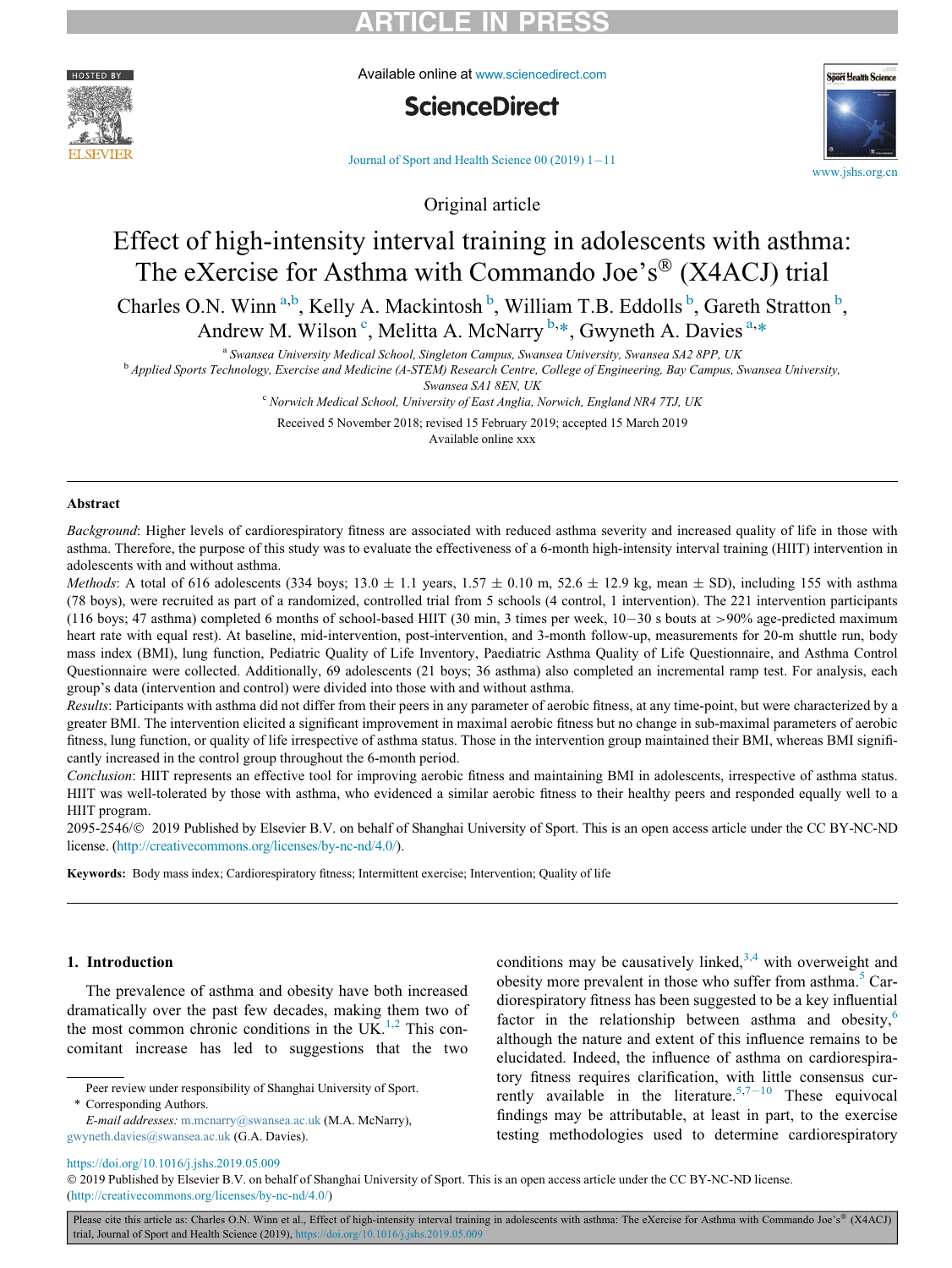fitness. Specifically, some studies reporting a lower aerobic fitness in those with asthma have used indirect estimates obtained from tests such as the 20-m shuttle run test.<sup>[11,12](#page-9-5)</sup> Recent reports have highlighted the limitations associated with this measure, $13$  issues that may be exacerbated in those with asthma given the commonly cited fear of exercise-induced bronchoconstriction.<sup>[14](#page-9-7)</sup> leading to erroneous conclusions with regard to the pathophysiological influence of asthma. It is also pertinent to note the exclusive focus on peak oxygen uptake  $(VO<sub>2</sub>)$  in earlier studies concerning the influence of asthma on aerobic fitness. Whilst  $VO<sub>2</sub>$  is accepted as a strong prognostic tool in many clinical conditions,  $15$  it lacks direct applicability to many everyday functional abilities.

In addition to providing improvements in fitness,  $16-18$  $16-18$  $16-18$  exercise may elicit additional health benefits in those with asthma, such as reduced symptoms and severity and an improved qual-ity of life.<sup>[19](#page-9-10)-[21](#page-9-10)</sup> Specifically, a higher level of aerobic fitness in children is associated with a better quality of life, $22$  while a greater body mass index (BMI) is related to a poorer quality of life.<sup>[23,24](#page-9-12)</sup> Therefore, these measures should be targeted in future exercise interventions aimed at improving a population's quality of life. However, whilst adolescents with asthma have identified exercise as one of their favorite activities,  $14$  few adolescents actively engage in exercise on a regular basis.<sup>[5](#page-9-2)</sup> This finding may be attributable to the use of conventional, moderate-intensity, continuous exercise in previous exercise interventions in children with asthma.<sup>[20,25](#page-9-13)</sup> Winn et al.<sup>[14](#page-9-7)</sup> recently reported that adolescents with asthma prefer varied exercises, such as circuits or team games, with apprehension expressed towards long-distance running. Indeed, such variation would avoid monotony during sessions, which is associated with increased dropout rates.<sup>2</sup>

High-intensity interval training (HIIT) has received considerable attention in recent years because it has been identified as a time-efficient method of exercise that can elicit significant improvements in both cardiorespiratory fitness and body composition in youth[.27,28](#page-9-15) Given the potential relationship between asthma, obesity, and fitness and the decreased likelihood of exercise-induced bronchoconstriction owing to its intermittent nature,<sup>[29](#page-9-16)</sup> HIIT represents a promising management strategy for those with asthma. However, it is important to acknowledge that some studies have raised concerns regarding the safety of HIIT, suggesting that it may be an inappropriate exercise modality for non-athlete populations.[30](#page-9-17) In contrast with these concerns, children with asthma have previously been reported to tolerate HIIT similarly to their healthy peers.<sup>[16,31](#page-9-9)</sup> Furthermore, whilst comparable data is not available in youth with asthma, healthy children and adolescents perceive HIIT as being more enjoyable to participate in compared with constant-intensity exercise, $32$  with enjoyment a key component in eliciting the effort required for reaching high intensities. $33$  Indeed, in adults with asthma, interval exercise is associated with lower ratings of perceived exertion and dyspnea, which is likely due to the rest periods. $34$  Whether HIIT is similarly perceived to be enjoyable among adolescents with asthma remains to be elucidated, and the debate will continue regarding whether HIIT is associated with feelings of considerable discomfort that would prevent long-term adherence. $35$ 

Therefore, the aim of the present study was to ascertain the effectiveness of 6-month, field-based HIIT intervention in adolescents with asthma compared with their healthy peers. Furthermore, a secondary aim of this study was to use a 3-month follow-up to determine the sustainability of any adaptations elicited by the intervention. It was hypothesized that HIIT would lead to improvements in cardiorespiratory fitness and quality of life and a decrease in BMI in adolescents, irrespective of asthma, but that these beneficial adaptations would be lost within 3 months after the intervention cessation. This study is the first to implement a HIIT intervention in adolescents with asthma, which may be less monotonous than traditional continuous intensity exercise. If no differences are evident between participants with and without asthma, this finding will aid in informing future interventions for those with asthma and to decrease stigmatization and exclusion of those with asthma from everyday activities. Moreover, identifying a nonpharmacological intervention to reduce asthma symptoms and improve control and quality of life would be valuable.

#### 2. Methods

#### 2.1. Experimental design

The eXercise for Asthma with Commando Joe's<sup>®</sup> (X4ACJ) program used in this study was a randomized controlled trial. Cluster randomization was used to select 1 intervention and 4 control schools in South Wales, matched for free school meal status. The exercise intervention began at the start of the school year in September and ended in March, with data collection continuing to July. Ethical approval was granted by Swansea University Medical School and the College of Engineering research ethics committees (Ref: 140515 and PG/2014/29). Parent/guardian and head teacher written consent, in addition to child written assent, were obtained before participation.

#### 2.2. Participants

To calculate the number of participants required to power the intervention study, the Paediatric Asthma Quality of Life Questionnaire was used as the primary outcome variable. It was calculated that, to achieve 80% power with an effect size of 0.5, which is deemed the minimal change considered clinically significant (confidence level 0.05), a sample of 132 participants would be required. Owing to the prevalence of asthma and the pragmatic nature of only being able to conduct the intervention in 1 school, 44 participants with asthma were required for the intervention, with the remaining 88 with asthma required as controls. To increase the statistical power of the study, 2 healthy participants were sought to be recruited for every adolescent with asthma from both the intervention and the control schools. For the more sensitive subsample measures, to achieve an 80% power and 0.05 confidence level, 8 participants were required in each group. In total, 616 adolescents (334 boys; [Table 1](#page-2-0)), of which 155 had asthma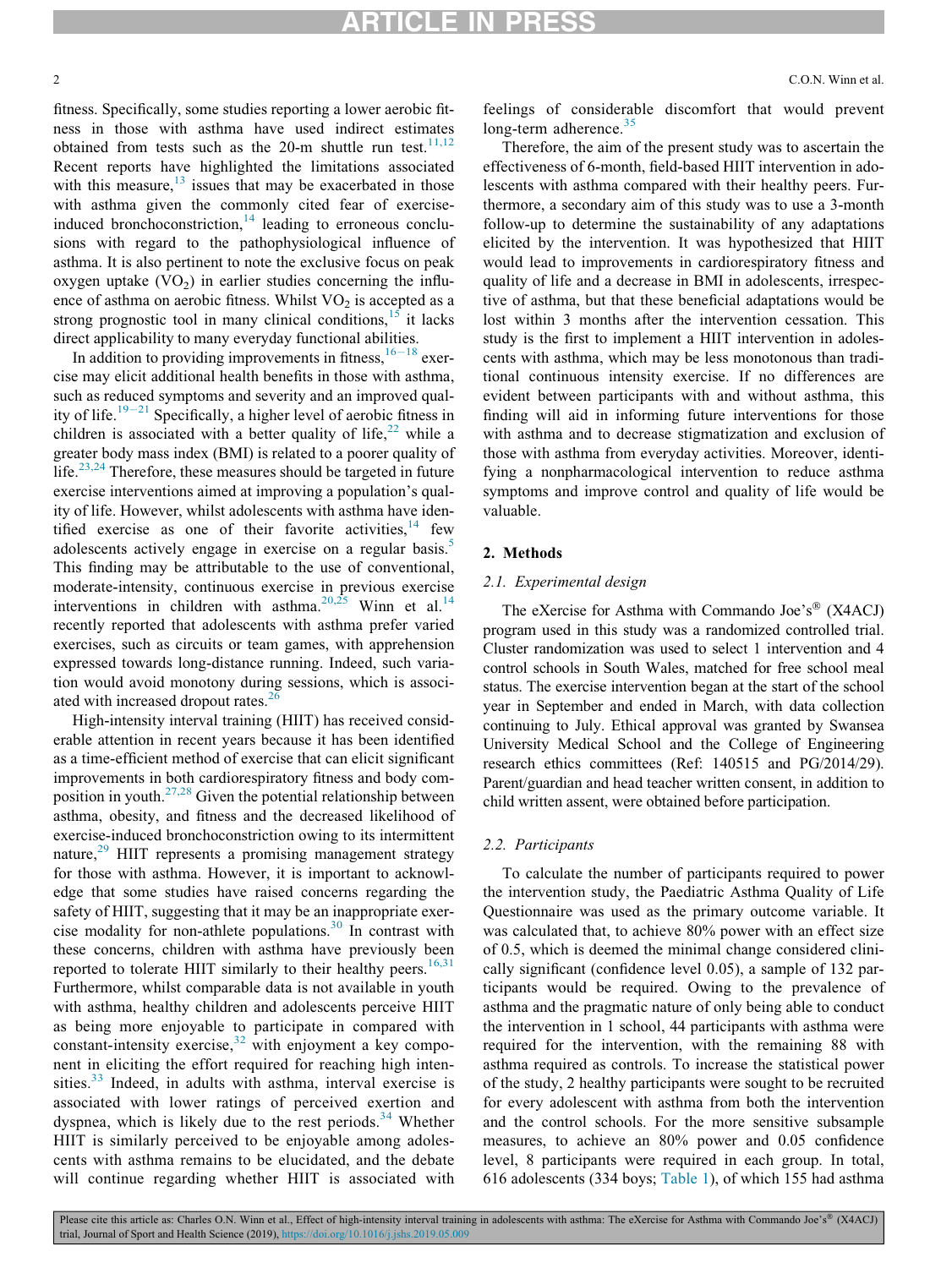## ARTICLE IN PRESS

#### High-intensity training in asthma 3

#### <span id="page-2-0"></span>Table 1

Anthropometric measures for participants within intervention and control for asthma and without asthma.

|                          |                  |                  | Asthma               |                             |                     | Non-asthma       |                  |                      |                       |                             |  |
|--------------------------|------------------|------------------|----------------------|-----------------------------|---------------------|------------------|------------------|----------------------|-----------------------|-----------------------------|--|
|                          | $\boldsymbol{n}$ | <b>Baseline</b>  | Mid-<br>intervention | Post-<br>intervention       | Follow-up           | $\boldsymbol{n}$ | Baseline         | Mid-<br>intervention | Post-<br>intervention | Follow-up                   |  |
| A11                      |                  |                  |                      |                             |                     |                  |                  |                      |                       |                             |  |
| Age (year)               | 155              | $13.0 \pm 1.1$   | $13.2 \pm 1.1$       | $13.5 \pm 1.1$              | $13.8 \pm 1.1$      | 461              | $13.0 \pm 1.1$   | $13.3 \pm 1.1$       | $13.6 \pm 1.1$        | $13.9 \pm 1.1$              |  |
| Stature (cm)             | 100              | $157.4 \pm 9.5$  | $159.0 \pm 9.7$      | $160.7 \pm 9.5$             | $161.7 \pm 9.5$     | 255              | $157.9 \pm 10.1$ | $159.5 \pm 10.0$     | $161.1 \pm 9.8$       | $162.0 \pm 9.8$             |  |
| Body mass (kg)           | 99               | $54.2 \pm 14.0$  | $55.4 \pm 14.3$      | $57.3 \pm 14.7$             | $58.2 \pm 15.0$     | 255              | $50.4 \pm 12$    | $51.5 \pm 12.3$      | $53.4 \pm 12.4$       | $54.3 \pm 12.6$             |  |
| Sitting stature (cm)     | 99               | $78.9 \pm 4.8$   | $87.6 \pm 74$        | $81.2 \pm 4.9$              | $81.8 \pm 4.8$      | 255              | $79.5 \pm 5.6$   | $80.3 \pm 8.6$       | $81.3 \pm 5.6$        | $82.1 \pm 5.5$              |  |
| BMI (kg/m <sup>2</sup> ) | 99               | $21.7 \pm 4.4$   | $21.7 \pm 4.4$       | $22.0 \pm 4.4$              | $22.1 \pm 4.5^{\#}$ | 256              | $20 \pm 3.4$     | $20.0 \pm 3.4$       | $20.4 \pm 3.4$        | $20.5 \pm 3.5^{\#}$         |  |
| Tanner stage             | 93               | $3.2 \pm 1.0$    | $3.4 \pm 1.0$        | $3.6 \pm 0.9$               | $3.8 \pm 0.9$       | 242              | $3.3 \pm 1.0$    | $3.6 \pm 1.0$        | $3.7 \pm 1.0$         | $3.9 \pm 0.9$               |  |
| Age from PHV (years)     | 98               | $-0.1 \pm 1.3$   | $0.6 \pm 1.3$        | $0.4 \pm 1.2$               | $0.6 \pm 1.2$       | 255              | $-0.2 \pm 1.4$   | $0.6 \pm 1.4$        | $0.3 \pm 1.4$         | $0.6 \pm 1.4$               |  |
| Intervention             |                  |                  |                      |                             |                     |                  |                  |                      |                       |                             |  |
| Age (year)               | 50               | $13.1 \pm 1.0$   | $13.4 \pm 1.0$       | $13.7 \pm 1.0$              | $14.0 \pm 1.0$      | 171              | $13.2 \pm 1.1$   | $13.5 \pm 1.1$       | $13.8 \pm 1.1$        | $14.1 \pm 1.1$              |  |
| Stature (cm)             | 29               | $158.3 \pm 10.5$ | $160.1 \pm 10.8$     | $161.8 \pm 10.9$            | $163.1 \pm 10.7$    | 95               | $157.4 \pm 9.9$  | $159.1 \pm 10.0$     | $160.6 \pm 9.9$       | $161.9 \pm 9.8$             |  |
| Body mass (kg)           | 28               | $57.4 \pm 15.7$  | $58.1 \pm 15.8$      | $59.8 \pm 16.6$             | $61.4 \pm 17.0$     | 95               | $51.3 \pm 13.0$  | $52.0 \pm 13.2$      | $53.7 \pm 13.6$       | $55.3 \pm 13.8$             |  |
| Sitting stature (cm)     | 29               | $79.9 \pm 4.8$   | $80.9 \pm 5.1$       | $82.3 \pm 5.3$              | $83.2 \pm 5.1$      | 95               | $79.3 \pm 5.7$   | $80.0 \pm 5.7$       | $81.3 \pm 5.8$        | $82.2 \pm 5.7$              |  |
| BMI (kg/m <sup>2</sup> ) | 28               | $22.6 \pm 4.6$   | $22.3 \pm 4.5$       | $22.5 \pm 4.6$              | $22.7 \pm 4.7^{\#}$ | 95               | $20.4 \pm 3.4*$  | $20.3 \pm 3.5$       | $20.6 \pm 3.6$        | $20.8 \pm 3.7$ <sup>#</sup> |  |
| Tanner stage             | 29               | $3.5 \pm 1.1$    | $3.4 \pm 1.2$        | $3.6 \pm 1.0$               | $3.9 \pm 0.9$       | 94               | $3.3 \pm 1.2$    | $3.6 \pm 1.1$        | $3.6 \pm 1.0$         | $3.9 \pm 1.0$               |  |
| Age from PHV (years)     | 28               | $0.0 \pm 1.2$    | $0.2 \pm 1.1$        | $0.5 \pm 1.3$               | $0.8 \pm 1.2$       | 95               | $-0.2 \pm 1.4$   | $0.1 \pm 1.1$        | $0.3 \pm 1.4$         | $0.6 \pm 1.4$               |  |
| Control                  |                  |                  |                      |                             |                     |                  |                  |                      |                       |                             |  |
| Age (year)               | 105              | $12.9 \pm 1.2$   | $13.2 \pm 1.2$       | $13.4 \pm 1.2$              | $13.7 \pm 1.2$      | 290              | $12.9 \pm 1.0$   | $13.2 \pm 1.0$       | $13.5 \pm 1.0$        | $13.8 \pm 1.0$              |  |
| Stature (cm)             | 71               | $157.0 \pm 9.1$  | $158.5 \pm 9.2$      | $160.3 \pm 9.0$             | $161.1 \pm 8.9$     | 160              | $158.2 \pm 10.2$ | $159.7 \pm 10.1$     | $161.3 \pm 9.8$       | $162.0 \pm 9.8$             |  |
| Body mass (kg)           | 71               | $53.0 \pm 13.2$  | $54.3 \pm 13.7$      | $56.3 \pm 13.9$             | $56.9 \pm 14.0$     | 160              | $49.9 \pm 11.4$  | $51.2 \pm 11.7$      | $53.2 \pm 11.7$       | $53.7 \pm 11.9$             |  |
| Sitting stature (cm)     | 70               | $78.5 \pm 4.8$   | $80.2 \pm 4.9$       | $80.7 \pm 4.7$              | $81.2 \pm 4.6$      | 160              | $79.6 \pm 5.5$   | $79.7 \pm 6.6$       | $81.3 \pm 5.5$        | $82.0 \pm 5.4$              |  |
| BMI (kg/m <sup>2</sup> ) | 71               | $21.4 \pm 4.4$   | $21.5 \pm 4.3$       | $21.8 \pm 4.4$ <sup>#</sup> | $21.8 \pm 4.4^{\#}$ | 161              | $19.8 \pm 3.3*$  | $19.9 \pm 3.3$       | $20.3 \pm 3.4^{\#}$   | $20.4 \pm 3.5$ <sup>#</sup> |  |
| Tanner stage             | 64               | $3.0 \pm 0.9$    | $3.4 \pm 1.0$        | $3.6 \pm 0.9$               | $3.8 \pm 0.9$       | 148              | $3.4 \pm 1.0$    | $3.6 \pm 1.0$        | $3.7 \pm 1.0$         | $3.9 \pm 0.9$               |  |
| Age from PHV (years)     | 70               | $-0.2 \pm 1.3$   | $0.2 \pm 1.4$        | $0.3 \pm 1.2$               | $0.5 \pm 1.2$       | 160              | $-0.2 \pm 1.4$   | $0.3 \pm 1.5$        | $0.3 \pm 1.4$         | $0.5 \pm 1.4$               |  |

Note: Data are presented as *n* or mean  $\pm$  SD as indicated.<br>\*  $p < 0.05$ , significantly different from Asthma at baseline.

 $p \times 0.05$  significantly different compared with baseline.

<span id="page-2-1"></span>Abbreviations: BMI = body mass index; PHV = peak height velocity.

(78 boys), agreed to participate in the study. A total of 221 participants (116 boys) were recruited from the intervention school, of which 47 suffered from asthma (24 boys). Asthma severity was assessed using the Global Initiative for Asthma guidelines<sup>[36](#page-10-4)</sup> and was classified as mild, moderate, or severe according to the medication step required to achieve asthma control. For the purpose of analysis, moderate and severe asthma were grouped to power the statistics. Participants were excluded if they did not have stable asthma  $(n=3)$ , if the participant had been admitted to hospital owing to their asthma in the last 6 weeks, visited their doctor because of their asthma becoming worse in the last 3 weeks, had a severe attack of asthma owing to exercise, or if they had ever been admitted to intensive care because of their asthma.

#### 2.3. Intervention

The intervention design was devised based on formative work.<sup>[14](#page-9-7)</sup> The intervention consisted of a 6-month HIIT program, delivered by a Commando Joe's $^{\circ}$  personal trainer, involving 30-min sessions 3 times per week (Monday, Wednesday, and Friday). Participants were able to attend sessions before or after school but were asked to attend only 1 session per day. The sessions consisted of a combination of circuits and game-based activities [\(Table 2](#page-3-0)) lasting between 10 s and 30 s, followed by an equal period of rest (1:1 workto-rest ratio). Throughout each exercise bout, participants

were asked to exercise maximally, with exercise activities designed to elicit a heart rate (HR) of  $>90\%$  of HR maximum  $(HR<sub>max</sub>)$ <sup>37</sup> Maximal HR was predicted according to Tanaka et al.,[38](#page-10-6) whose predictions have been validated for use in children and adolescents[.39](#page-10-7) During each session the participants' HR was continuously monitored (Activio Sport, Activio AB, Stockholm, Sweden), and those who were not achieving the target HRs were individually encouraged to do so. Attendance and effort were further incentivized by a reward-based system whereby those who regularly engaged were entered into a prize drawing at the mid-intervention and end-of-intervention points. Those in the control group engaged in their usual day-to-day activities.

#### 2.4. Procedures

Measurements were taken from both intervention and control groups at 4 time-points (baseline, mid-intervention, post-intervention, and 3-month follow-up) irrespective of condition.

#### 2.4.1. Anthropometrics

Stature and body mass were measured according to the techniques outlined by the International Society for the Advancement of Kinanthropometry.<sup>[40](#page-10-8)</sup> Stature, sitting stature and waist circumference were measured to the nearest 0.1 cm (Seca 213; Seca GmbH, Hamburg, Germany) and body mass to the nearest 0.1 kg (Seca 876; Seca GmbH). BMI was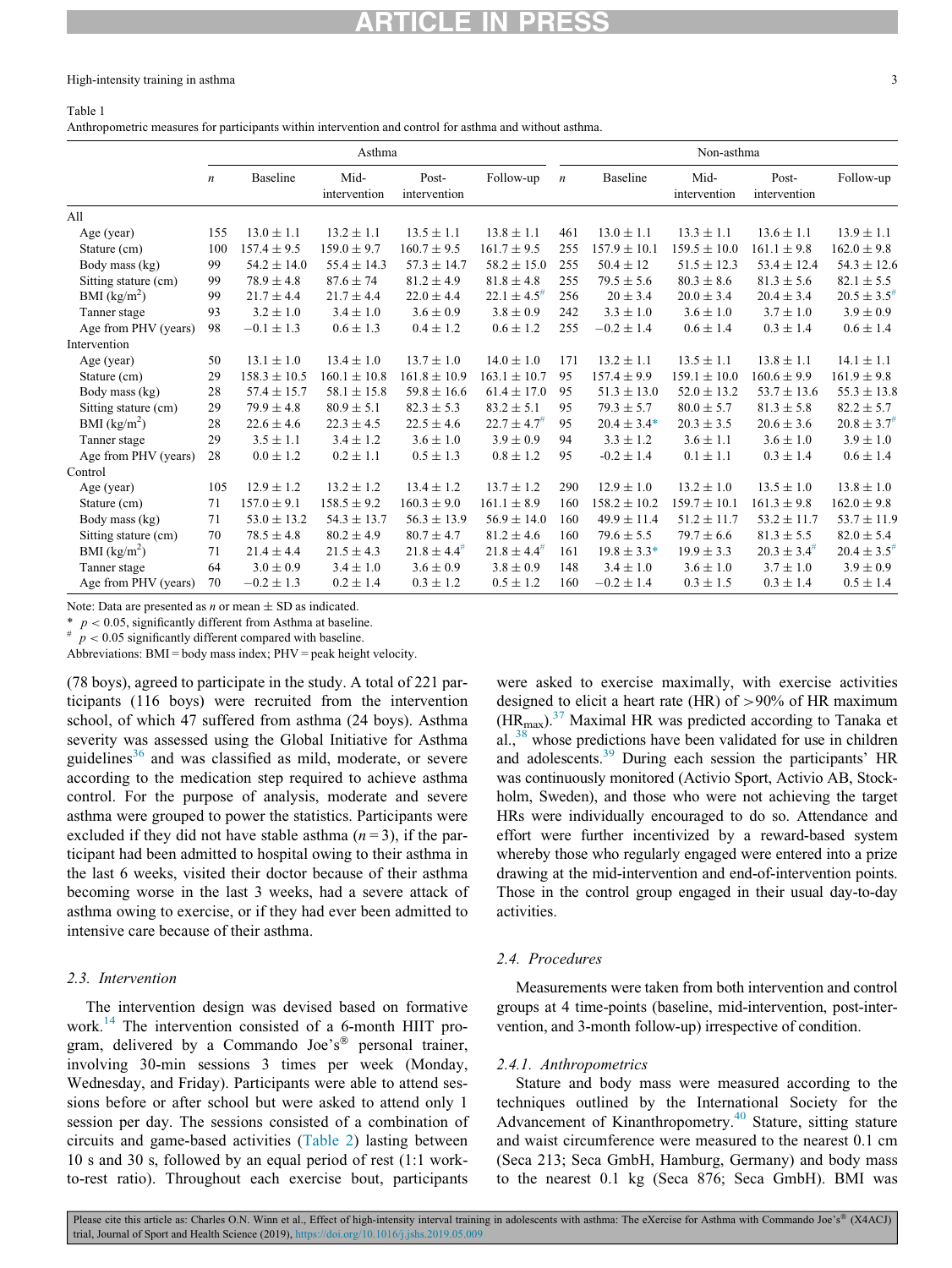### ARTICLE IN PRESS

<span id="page-3-0"></span>Table 2 Detailed examples of exercises.

| Activity                      | Example exercises                              |  |  |  |  |  |
|-------------------------------|------------------------------------------------|--|--|--|--|--|
| Static exercises              | Participants stood in a space where they       |  |  |  |  |  |
|                               | conducted exercises. Examples:                 |  |  |  |  |  |
|                               | • Burpees                                      |  |  |  |  |  |
|                               | • Jumping jacks                                |  |  |  |  |  |
|                               | $\bullet$ Squats                               |  |  |  |  |  |
|                               | $\bullet$ Press-ups                            |  |  |  |  |  |
| Obstacle course               | Created using resources such as nets, benches, |  |  |  |  |  |
|                               | cones, and hurdles. Examples:                  |  |  |  |  |  |
|                               | • Agility                                      |  |  |  |  |  |
|                               | $\bullet$ Crawling                             |  |  |  |  |  |
|                               | $\bullet$ Jumping                              |  |  |  |  |  |
|                               | $\bullet$ Rolling                              |  |  |  |  |  |
| Speed, agility, and quickness | Activities included fast paced, low-skill      |  |  |  |  |  |
|                               | agility exercises such as:                     |  |  |  |  |  |
|                               | $\bullet$ Zig-zag sprints                      |  |  |  |  |  |
|                               | • Slalom sprints                               |  |  |  |  |  |
|                               | • Hurdles                                      |  |  |  |  |  |
|                               | $\bullet$ Shuttles                             |  |  |  |  |  |
|                               | • Fast feet ladder drills                      |  |  |  |  |  |
| Linear sprints                | Participants moved between each side of        |  |  |  |  |  |
|                               | the hall. Movement was varied, that is,        |  |  |  |  |  |
|                               | forward, backwards, and sideways.              |  |  |  |  |  |
|                               | Variations to the sprints included:            |  |  |  |  |  |
|                               | • Bear crawls                                  |  |  |  |  |  |
|                               | $\bullet$ Gorilla walks                        |  |  |  |  |  |
|                               | $\bullet$ Crab walks                           |  |  |  |  |  |

subsequently calculated and grouped using age- and sex-spe-cific child percentiles.<sup>[41](#page-10-9)</sup> Maturity offset was calculated according to Mirwald et al., $42$  and lower limb length was calculated as the difference between stature and sitting stature

#### 2.4.2. Lung Function

Forced expiratory volume in 1 second  $(FEV_1)$ , forced vital capacity (FVC),  $FEV<sub>1</sub>/FVC$  ratio, peak expiratory flow, and forced expiratory flow between 25% and 75% of vital capacity (FEF<sub>25-75</sub>) was measured using a portable dry spirometer (Alpha Spirometer; Vitalograph Ltd., Buckingham, UK). Participants were asked to sit up straight, breathe in as deeply as possible, place their lips around the mouthpiece tube and, when they were instructed, "blow out" into the mouthpiece as hard and as fast as possible until no further air could be exhaled; this was explained and demonstrated before the test. Each participant was asked to complete 3 acceptable tests, defined as each exhalation being within 5% of the other 2. The best of the 3 acceptable measurements was used, as recom-mended by the American Thoracic Society guidelines<sup>[43](#page-10-11)</sup> and by the standardized protocol. $44$  The best value was then expressed as a percentage of the  $age—sex-stature$  predicted  $v$ alue.<sup>[45](#page-10-13)</sup>

#### 2.4.3. Fractional exhaled nitric oxide (FeNO)

FeNO was measured before spirometric testing. The FeNO test was performed in accordance with the American Thoracic Society guidelines.<sup>[46](#page-10-14)</sup> Participants were asked to completely exhale and then inhale to total lung capacity through the device (NIOX MINO; Aerocrine AB, Solna, Sweden) before immediately exhaling for 10 s at  $50 \pm 5$  mL/s. Visual and audio cues were provided by the computer software throughout. One test was completed at all time-points except the 3 month follow-up. The final 3 s of exhalation were evaluated.

#### 2.4.4. Asthma control

Asthma control was assessed using the Asthma Control Questionnaire  $(ACQ)$ ,  $47$  which consists of 7 items focusing on reliever inhaler use and symptoms over the previous week and the participants'  $FEV<sub>1</sub>$  score. Items on the ACQ are scored from 0 to 6, with ACQ scores of  $\leq 0.75$  or  $\geq 1.5$  indicating well-controlled and poorly controlled asthma, respectively. The ACQ has been validated in children between the ages of 6 and 16 years<sup>[47](#page-10-15)</sup> and was found to be responsive to change in asthma control with a minimal important difference (MID) of  $0.52 \pm 0.45$ . Internal consistency for the ACQ, measured using Cronbach's alpha coefficients, $48$  was deemed acceptable  $(\alpha:0.73-0.82)$ .

#### 2.4.5. Asthma-related quality of life

The Paediatric Asthma Quality of Life Questionnaire (PAQLQ) was used to compare the asthma-specific quality of life between those in the intervention and the control groups, as well as to assess the changes over the course of the intervention. Specifically, the participants were asked to recall the previous week in response to 23 questions (scored on a Likert scale from 1 to 7), with a higher score indicative of a better asthma status. The PAQLQ questions are divided into 3 domains, including activity limitations (5 questions), symptoms (10 questions), and emotional function (8 questions), with a mean score for each domain and a total overall score. The PAQLQ has been validated in children between the ages of 6 and 16 years<sup>[49](#page-10-17)</sup> and was found to be responsive to change in quality of life with a MID of 0.5. Internal reliability for the PAQLQ was deemed excellent  $(\alpha:0.96-0.97)$ .

#### 2.4.6. Quality of life

The Pediatric Quality of Life Inventory (PedsQL) Teenager Report Version  $4.0<sup>50</sup>$  $4.0<sup>50</sup>$  $4.0<sup>50</sup>$  was used to compare the perceived quality of life between those participants with and without asthma and to assess any changes throughout the intervention. The participants were asked to recall their previous week and answer questions accordingly. A widely validated measure in adolescents aged  $12-18$  years,<sup>[51-53](#page-10-19)</sup> the 23-item PedsQL consists of domains on the participants' physical, emotional, social, and school functioning quality, with higher scores indicating a better quality of life. Internal reliability for the PedsQL was deemed excellent  $(\alpha:0.89-0.90)$ .

#### 2.4.7. Cardiorespiratory fitness

2.4.7.1. Twenty-meter shuttle run. Cardiorespiratory fitness was estimated using the 20-m progressive shuttle run test, a previously validated field measure in children.<sup>[11](#page-9-5)</sup> The test required participants to walk or run between 2 lines 20-m apart in time with pre-recorded beeps that progressively increased in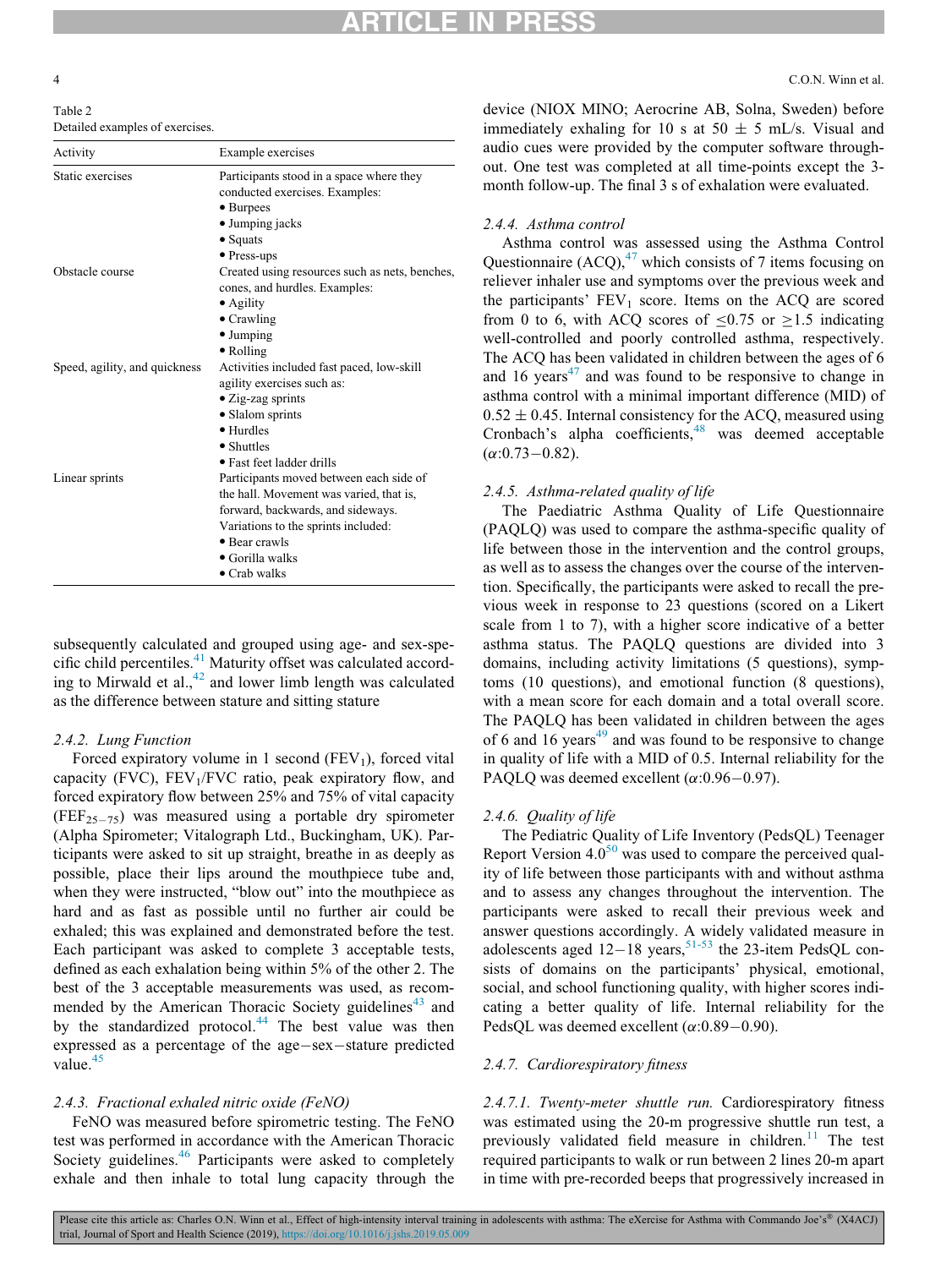### RTICI E IN PRES

#### High-intensity training in asthma 5

speed throughout the test. The number of shuttles completed before voluntary exhaustion was recorded.

2.4.7.2. *Peak*  $VO<sub>2</sub>$ *.* A total of 69 adolescents (39 boys) inclusive of 36 with asthma (21 boys) were selected using stratified randomization to complete incremental ramp tests. The groups were stratified for age, sex, and condition to provide a representative sample of the wider population. Participants performed an incremental ramp exercise test to volitional exhaustion on an electromagnetically braked cycle ergometer (Ergoselect 200; Ergoline GmbH, Lindenstrasse, Germany), with seat and handlebar height individually adjusted for each participant. The ramp protocol consisted of 3 min of "unloaded" pedaling (0 W) followed by an increase in work rate of  $12-24$  W/min depending on the age and height of the participant. Participants were asked to maintain a constant cadence (75  $\pm$  5 revolutions per min) until voluntary exhaustion. Breath-by-breath pulmonary ventilation and gas exchange  $(VO_2$  and  $VCO_2$ ) were recorded throughout (Oxycon Mobile; Jaeger GmbH, Hoechberg, Germany).

#### 2.5. Data analysis

The peak  $VO<sub>2</sub>$  was taken as the highest 10-s mean attained before the end of the test. The gas exchange threshold (GET) was determined using the V-slope method.<sup>[54](#page-10-20)</sup> The GET was also expressed relative to peak  $VO<sub>2</sub>$  (GET%VO<sub>2</sub>). To account for the influence of body mass on peak  $VO_2$ , data were log transformed and population-specific power function ratios calculated using analysis of covariance (ANCOVA). Breath-bybreath data were then averaged into 10-s time bins, and the mean response time (MRT) and gain ( $\Delta \text{VO}_2/\Delta \text{W}$ ) were calcu-lated according to the methods reported by Barstow et al.<sup>[55](#page-10-21)</sup> Specifically, the gain was determined by linear regression over 3 segments:  $S_1$ , from 1 min into the ramp to GET;  $S_2$ , from GET to peak  $VO_2$ ; and  $S_T$ , over the total range of  $S_1 + S_2$ . The baseline  $\rm{VO}_2$  was taken as the mean of the first 45 s of the last min before the increase in work rate. The MRT was calculated as the point of intersection between the baseline  $VO<sub>2</sub>$  and a backwards linear extrapolation of the  $VO<sub>2</sub>$  by time slope from the onset of the ramp protocol. The MRT was also determined using 2 segments,  $S_1$  (MRT<sub>1</sub>) and  $S_T$  (MRT<sub>T</sub>).

#### 2.6. Statistical analysis

Shapiro-Wilk tests were used to assess normality. After identification of normal distribution, the influence of asthma and the intervention, and their interaction, was assessed using a mixed-model analysis of variance (ANOVA) (groups were asthma intervention, non-asthma intervention, asthma control, and non-asthma control; time was collected as baseline, mid-intervention, post-intervention, and follow-up). Tukey's post hoc analyses were conducted to ascertain where differences in time were found. If significant differences were found, mixed-design ANCOVA tests were run to adjust for baseline maturity because this factor may in part explain any changes in parameters. Baseline maturity was used in the ANCOVA

because the test did not allow for time-varying covariates. Asthma-specific measures were analyzed using repeated measures ANOVAs. Data presented within the tables include the number of participants providing data at every time-point; therefore, the number of participants differ between measurements. All analyses were conducted using an intention-to-treat approach, thus including all participants with measures at any time-point. Data were subsequently analyzed using sensitivity analyses on participants who participated in the majority of the intervention sessions (>70%). Eta-squared  $(\eta_p^2)$  effect sizes were determined from baseline to 3-month follow-up. All statistical analyses were conducted using SPSS Version 22.0 (IBM Corp., Armonk, NY, USA). All data are presented as mean  $\pm$  SD, with statistical significance accepted as  $p < 0.05$ .

#### 3. Results

The participants with asthma in the intervention group consisted of 87.2% with mild persistent asthma and 12.8% with moderate or severe asthma. The percentage of participants with mild persistent asthma and moderate or severe asthma in the control group asthma population was 77.1% and 22.9%, respectively. These percentages were similar in both the intention-to-treat and sensitivity analyses. Where no differences between the intention-to-treat and sensitivity analyses were found, results refer to the results obtained from the intentionto-treat analysis. Furthermore, no differences were observed when covarying for maturity offset or Tanner stages and are therefore not reported in this article.

#### 3.1. Lung function

Lower  $FEV_1\%$  and  $FEF_{25-75}$  values were found in participants with asthma at baseline, indicating more airway obstruction and more marked small airways obstruction, respectively [\(Table 3](#page-5-0)). Those with asthma did not have an obstructed  $FEV<sub>1</sub>/FVC$  ratio. There were no changes in lung function over time in any group as highlighted by the mixed methods ANOVAs, which revealed no differences between intervention and control, asthma and non-asthma for lung function ( $p >$ 0.05), according to group or time or time-by-group interaction. There was, however, a trend for FeNO to reduce in the intervention asthma group.

#### 3.2. Asthma control and quality of life

The intervention had no effect on asthma control or asthmarelated quality of life. The minimal important difference (MID) for both the ACQ and PAQLQ was a change in score of 0.5. Both intervention and control asthma participants demonstrated similar results, with 33.4% and 35.1% scoring above the MID for the ACQ and 18.6% and 16.4% scoring above the MID for the PAQLQ. The results of the PedsQL revealed no significant differences between those with and without asthma in either the intervention or control group. The intervention was not associated with any significant change at any timepoint in any of the groups [\(Table 4](#page-6-0)).

Please cite this article as: Charles O.N. Winn et al., Effect of high-intensity interval training in adolescents with asthma: The eXercise for Asthma with Commando Joe's® (X4ACJ) trial, Journal of Sport and Health Science (2019), <https://doi.org/10.1016/j.jshs.2019.05.009>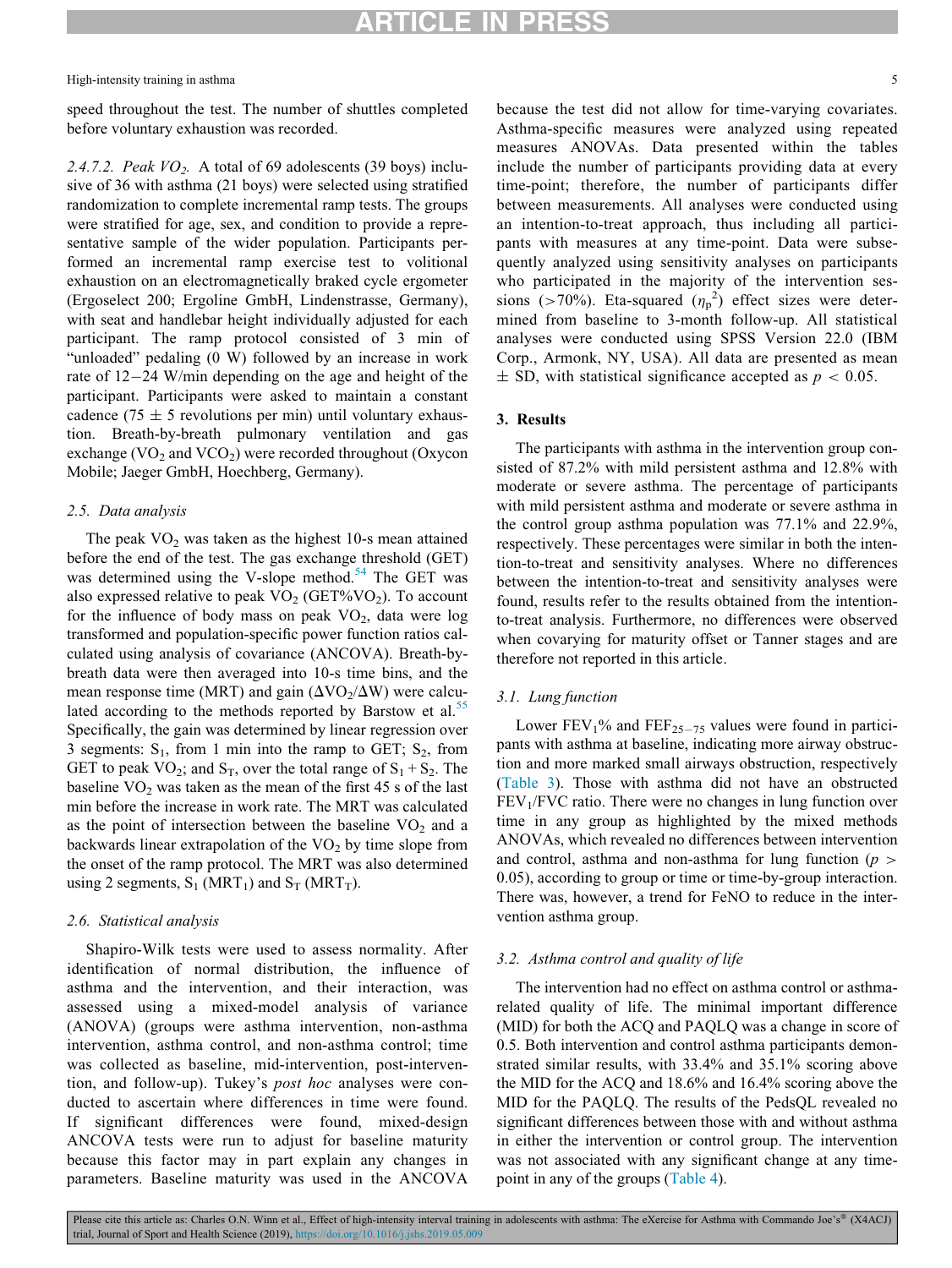<span id="page-5-0"></span>Table 3

| Lung function measures for participants within the intervention and control groups with asthma and without asthma. |                  |                  |                      |                       |                 |                  |                   |                      |                       |                 |  |  |  |
|--------------------------------------------------------------------------------------------------------------------|------------------|------------------|----------------------|-----------------------|-----------------|------------------|-------------------|----------------------|-----------------------|-----------------|--|--|--|
|                                                                                                                    |                  |                  | Asthma               |                       |                 |                  | Non-asthma        |                      |                       |                 |  |  |  |
|                                                                                                                    | $\boldsymbol{n}$ | Baseline         | Mid-<br>intervention | Post-<br>intervention | Follow-up       | $\boldsymbol{n}$ | Baseline          | Mid-<br>intervention | Post-<br>intervention | Follow-up       |  |  |  |
| Intervention                                                                                                       |                  |                  |                      |                       |                 |                  |                   |                      |                       |                 |  |  |  |
| $FEV1$ (% predicted)                                                                                               | 29               | $93.5 \pm 15.5$  | $94.7 \pm 14.1$      | $92.2 \pm 14.8$       | $88.1 \pm 15.8$ | 90               | $93.9 \pm 16.5^*$ | $95.7 \pm 13.8$      | $97.1 \pm 13.4$       | $91.3 \pm 15.4$ |  |  |  |
| FVC (% predicted)                                                                                                  | 29               | $102.4 \pm 13.2$ | $102.5 \pm 13$       | $100.4 \pm 14.7$      | $94.9 \pm 17.7$ | 90               | $99.5 \pm 13.8$   | $100.8 \pm 13.1$     | $101.5 \pm 18.3$      | $94.5 \pm 16.4$ |  |  |  |
| FEV <sub>1</sub> /FVC                                                                                              | 29               | $0.8 \pm 0.1$    | $0.8 \pm 0.1$        | $0.8 \pm 0.1$         | $0.8 \pm 0.1$   | 90               | $0.8 \pm 0.1$     | $0.8 \pm 0.1$        | $0.8 \pm 0.1$         | $0.8 \pm 0.1$   |  |  |  |
| $FEF25-75$ (% predicted)                                                                                           | 29               | $78.2 \pm 28.0$  | $81.7 \pm 22.5$      | $77.7 \pm 31.3$       | $77.1 \pm 24.1$ | 90               | $83.1 \pm 23.8^*$ | $86.9 \pm 23.4$      | $89.2 \pm 26.7$       | $85.2 \pm 25.4$ |  |  |  |
| PEF (% predicted)                                                                                                  | 29               | $90.0 \pm 18.5$  | $89.5 \pm 20.9$      | $91.4 \pm 19.1$       | $85.7 \pm 22.8$ | 90               | $87.8 \pm 19.8$   | $90.0 \pm 19.4$      | $93.9 \pm 17.9$       | $88.5 \pm 20.7$ |  |  |  |
| FeNO (ppb)                                                                                                         | 29               | $40.3 \pm 31.2$  | $38.5 \pm 31.3$      | $38.6 \pm 27.4$       |                 | $\mathbf{0}$     |                   |                      |                       |                 |  |  |  |
| Control                                                                                                            |                  |                  |                      |                       |                 |                  |                   |                      |                       |                 |  |  |  |
| $FEV1$ (% predicted)                                                                                               | 68               | $90.1 \pm 14.7$  | $87.9 \pm 19.4$      | $92.8 \pm 18.4$       | $91.7 \pm 13.5$ | 155              | $96.1 \pm 17.2^*$ | $90.8 \pm 19.5$      | $96.1 \pm 14.3$       | $97.1 \pm 16.6$ |  |  |  |
| FVC (% predicted)                                                                                                  | 68               | $97.3 \pm 14.6$  | $96.0 \pm 20.5$      | $98.5 \pm 20.1$       | $97.0 \pm 14.0$ | 155              | $99.7 \pm 15.0$   | $92.9 \pm 19.0$      | $97.8 \pm 13.7$       | $98.1 \pm 13.4$ |  |  |  |
| FEV <sub>1</sub> /FVC                                                                                              | 68               | $0.8 \pm 0.1$    | $0.8 \pm 0.1$        | $0.8 \pm 0.1$         | $0.8 \pm 0.1$   | 155              | $0.8 \pm 0.1$     | $0.9 \pm 0.1$        | $0.9 \pm 0.1$         | $0.9 \pm 0.1$   |  |  |  |
| $FEF_{25-75}$ (% predicted)                                                                                        | 68               | $75.6 \pm 24.8$  | $74.6 \pm 29.0$      | $79.0 \pm 23.9$       | $80.4 \pm 21.3$ | 155              | $88.2 \pm 26.2^*$ | $85.6 \pm 26.2$      | $91.9 \pm 23.3$       | $92.5 \pm 24.5$ |  |  |  |
| PEF (% predicted)                                                                                                  | 68               | $93.0 \pm 21.1$  | $89.7 \pm 25.1$      | $91.0 \pm 15.2$       | $91.5 \pm 17.9$ | 155              | $91.1 \pm 21.4$   | $87.6 \pm 24.1$      | $92.8 \pm 17.0$       | $92.8 \pm 18.9$ |  |  |  |
| FeNO (ppb)                                                                                                         | 70               | $43.6 \pm 38.8$  | $41.9 \pm 39.7$      | $41.4 \pm 38.1$       |                 | $\mathbf{0}$     |                   |                      |                       |                 |  |  |  |

Note: Data are presented as *n* or mean  $\pm$  SD as indicated.

 $*$   $p < 0.05$  Significantly different from Asthma at baseline.

<span id="page-5-1"></span>Abbreviations: % predicted = expressed as a percentage of the age-sex-stature predicted value; FeNO = fractional exhaled nitric oxide; FEF<sub>25-75</sub> = forced expiratory flow between 25% and 75% of vital capacity; FEV<sub>1</sub> = forced expiratory volume in 1 second; FVC = forced vital capacity; PEF = peak expiratory flow; ppb = parts per billion.

#### 3.3. BMI

BMI was found to be significantly greater in participants with asthma at baseline in comparison with their peers (22.2  $\pm$ 4.8 kg/m<sup>2</sup> vs. 20.4  $\pm$  3.7 kg/m<sup>2</sup>). There was a significant effect of time on BMI ( $F(2.23, 782) = 15.4, p < 0.05, \eta_p^2 = 0.04$ ) and a significant difference between groups  $(F(3, 351) = 5.29, p <$ 0.05,  $\eta_p^2$  = 0.04), but no interaction between time and group  $(F(6.68, 782)) = 1.16, p = 0.33, \eta_p^2 = 0.01$ . Specifically, although the intervention participants maintained their baseline BMI to post-intervention, BMI in the control participants, both with and without asthma, increased throughout the intervention (asthma: 21.4  $\pm$  4.4 kg/m<sup>2</sup> to 21.8  $\pm$  4.4 kg/m<sup>2</sup>; nonasthma:  $19.8 \pm 3.3 \text{ kg/m}^2$  to  $20.3 \pm 3.4 \text{ kg/m}^2$ ,  $p < 0.05$ ). At the 3-month follow-up, all groups (intervention and control, asthma and non-asthma) had significantly greater BMI than they had at baseline.

#### 3.4. Twenty-meter shuttle run

No significant effects were found for group or time and no interaction was observed between group and time for the 20 meter shuttle run. However, when applying sensitivity analysis, there was a significant effect of time  $(F(3, 386) = 5.44, p <$ 0.05,  $\eta_p^2$  = 0.04) and a significant interaction of group by time  $(F(9, 386) = 3.23, p < 0.05, \eta_p^2 = 0.06$ ). Post hoc analyses revealed a significant increase in the number of shuttles completed in both asthma and non-asthma intervention participants with time, which returned to baseline at the 3-month follow-up ([Table 4\)](#page-6-0).

#### 3.5. Incremental ramp test

A significant effect of time and interaction between time and the group was observed, with no significant effect of group on peak  $VO<sub>2</sub>$ . When scaled for body size, these differences were maintained with time  $(F(3, 138) = 8.47, p < 0.05,$  $n_p^2 = 0.16$ , group by time  $(F(9, 138)) = 2.70$ ,  $p < 0.05$ ,  $\eta_{\rm p}$ <sup>2</sup> = 0.15), and group ( $F(3, 46)$  = 1.55,  $p = 0.22$ ,  $\eta_p^2 = 0.09$ ). Post hoc analyses revealed significant increases in peak  $VO<sub>2</sub>$ in both asthma and non-asthma intervention groups, with 3 month follow-up results showing a return to baseline levels. No differences were observed in either the asthma or nonasthma control groups across the intervention for peak or scaled peak  $VO<sub>2</sub>$  ([Table 5](#page-6-1)).

There were no differences in GET between groups; however, there was a significant increase over time in all groups  $(F(2.23, 138) = 41.56, p < 0.05, \eta_p^2 = 0.48)$ . There was no significant between-group difference for GET as a percentage of peak  $VO<sub>2</sub>$ . Post hoc analyses showed significant increases at post-intervention for the non-asthma intervention group and for both the asthma and non-asthma control groups. However, inclusive of the asthma intervention group, all groups significantly increased GET from baseline to 3-month follow-up. A sensitivity analysis also showed that there were no significant increases throughout the intervention in  $GET\%$  VO<sub>2</sub> for participants in the non-asthma intervention group. There were no significant differences to either section of the MRT according to time, group or time-by-group interaction across all timepoints. The gain, however, was found to significantly increase in the intervention asthma group for both  $S_2$  and  $S_T$ , with no significant differences observed in any of the other groups ([Table 5\)](#page-6-1).

#### 3.6. Intervention intensity

Throughout the intervention sessions, exclusive of warm-up and cool-down, participants' mean HR (155  $\pm$  18 beats/min; 78  $\pm$  9%HR<sub>max</sub>) and mean HR<sub>max</sub> (188  $\pm$  18 beats/min;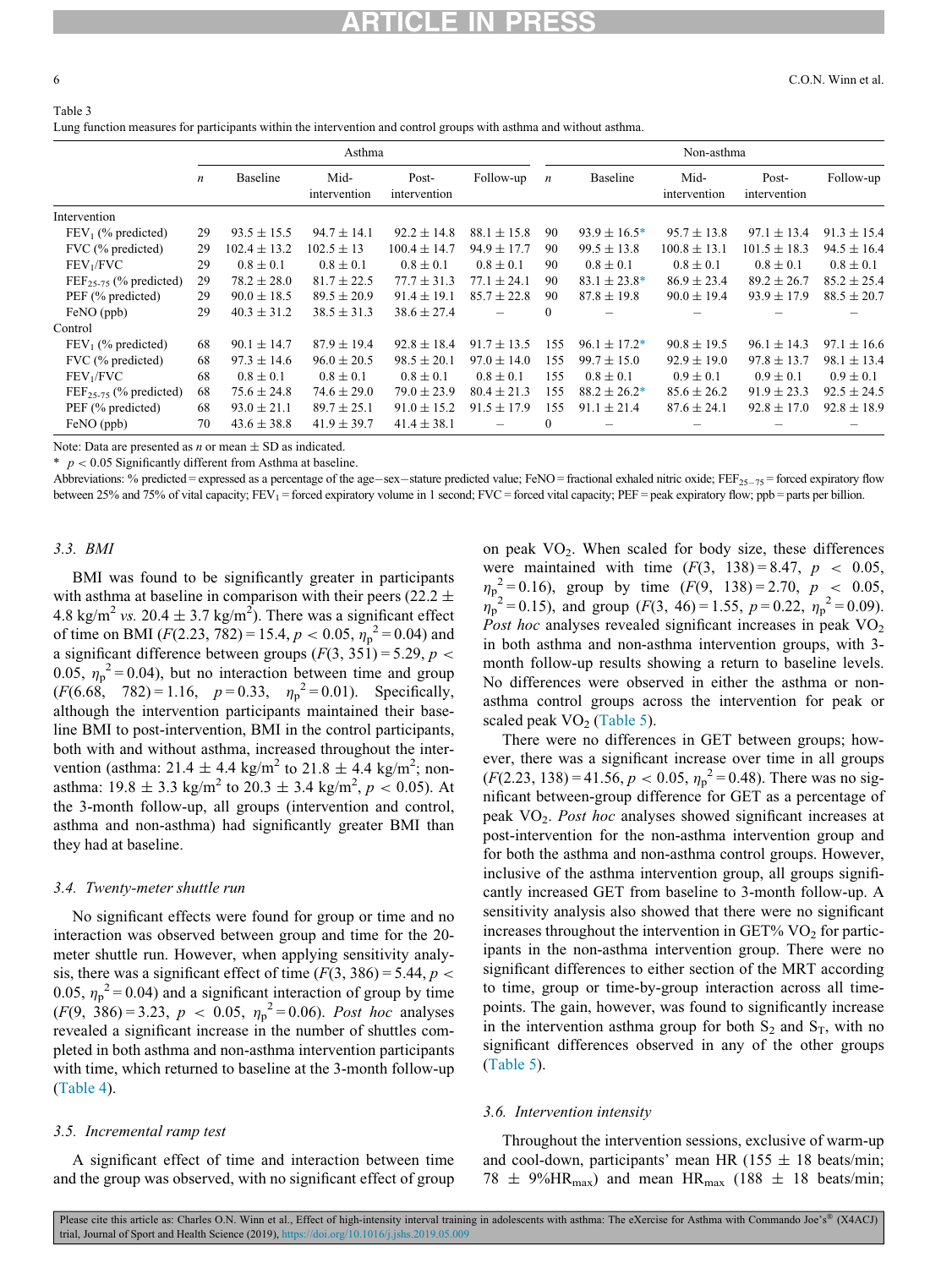<span id="page-6-2"></span>

| Twenty-meter shuttle run and quality of life questionnaire data for participants within the intervention and control groups with asthma and without asthma |  |  |  |  |  |
|------------------------------------------------------------------------------------------------------------------------------------------------------------|--|--|--|--|--|

|                             |                  |                 | Asthma           |                              |                              | Non-asthma       |                          |                          |                          |                              |  |  |
|-----------------------------|------------------|-----------------|------------------|------------------------------|------------------------------|------------------|--------------------------|--------------------------|--------------------------|------------------------------|--|--|
|                             | $\boldsymbol{n}$ | Baseline        | Mid-intervention | Post-intervention            | Follow-up                    | $\boldsymbol{n}$ | Baseline                 | Mid-intervention         | Post-intervention        | Follow-up                    |  |  |
| Intervention                |                  |                 |                  |                              |                              |                  |                          |                          |                          |                              |  |  |
| 20-m shuttle run (shuttles) | 20               | $35.8 \pm 21.2$ | $38.7 \pm 15.8$  | $40.8 \pm 22.3$ <sup>#</sup> | $39.4 \pm 22.4$              | 72               | $47.5 \pm 24.0*$         | $53.6 \pm 22.9^{\#}$     | $51.8 \pm 24.1*$         | $47.5 \pm 24.2$              |  |  |
| PedsQL PhH                  | 22               | $76.8 \pm 14.3$ | $79.4 \pm 13.8$  | $83.8 \pm 12.3$              | $85.1 \pm 13.0$              | 85               | $81.6 \pm 12.5$          | $82.9 \pm 11.9$          | $83.7 \pm 14.3$          | $82.6 \pm 12.9$              |  |  |
| PedsOL PsH                  | 22               | $76.4 \pm 11.8$ | $74.6 \pm 14.1$  | $80.5 \pm 15.1$              | $82.0 \pm 13.7$              | 85               | $79.7 \pm 14.9$          | $76.4 \pm 18.3$          | $78.8 \pm 17.9$          | $79.0 \pm 16.9$              |  |  |
| PedsQL Total                | 22               | $76.5 \pm 11.5$ | $76.3 \pm 12.3$  | $81.6 \pm 12.7$              | $83.1 \pm 12.3$              | 85               | $80.3 \pm 13.0*$         | $78.6 \pm 14.6$          | $80.5 \pm 15.6$          | $80.4 \pm 14.4$              |  |  |
| <b>ACQ</b>                  | 32               | $1.0 \pm 0.9$   | $1.2 \pm 0.8$    | $1.0 \pm 0.7$                | $1 \pm 0.8$                  | $\Omega$         | $\overline{\phantom{a}}$ |                          |                          |                              |  |  |
| PAQLQ symptoms              | 29               | $5.6 \pm 1.4$   | $5.7 \pm 1.3$    | $6.0 \pm 0.9$                | $6.2 \pm 1.2$                |                  |                          | $\sim$                   |                          |                              |  |  |
| PAOLO activities            | 29               | $5.7 \pm 1.4$   | $5.9 \pm 1.0$    | $6.2 \pm 0.9$                | $6.2 \pm 1.1$                | $\Omega$         | $\sim$                   | $\sim$                   |                          |                              |  |  |
| PAOLO emotions              | 29               | $5.9 \pm 1.4$   | $6 \pm 1.1$      | $6.5 \pm 0.8$                | $6.5 \pm 1.0$                |                  | $\sim$                   | $\overline{\phantom{a}}$ | $\overline{\phantom{a}}$ |                              |  |  |
| PAQLQ                       | 29               | $5.7 \pm 1.3$   | $5.9 \pm 1.1$    | $6.2 \pm 0.8$                | $6.3 \pm 1.0^{4}$            | $\Omega$         |                          | $\sim$                   | $\overline{\phantom{a}}$ |                              |  |  |
| Control                     |                  |                 |                  |                              |                              |                  |                          |                          |                          |                              |  |  |
| 20-m shuttle run (shuttles) | 22               | $44.5 \pm 21.9$ | $44.6 \pm 17.0$  | $42.3 \pm 20.4$              | $42.6 \pm 22.4$              | 84               | $52.7 \pm 26.0*$         | $52.4 \pm 23.7$          | $54.9 \pm 24.0$          | $54.8 \pm 25.6$              |  |  |
| PedsOL PhH                  | 62               | $75.1 \pm 19.2$ | $76.1 \pm 17.4$  | $80.3 \pm 15.4^{\#}$         | $81.9 \pm 14.8$ <sup>#</sup> | 159              | $79.5 \pm 14.9$          | $80.9 \pm 14.0$          | $82.1 \pm 13.6$          | $83.6 \pm 13.0^{\#}$         |  |  |
| PedsOL PsH                  | 62               | $72.4 \pm 19.2$ | $72.2 \pm 16.0$  | $77.1 \pm 14.3$              | $80.5 \pm 14.5^{\#}$         | 159              | $75.2 \pm 16.9$          | $76.1 \pm 16.0$          | $76.9 \pm 15.2$          | $80.5 \pm 13.9$ <sup>#</sup> |  |  |
| PedsQL Total                | 62               | $73.3 \pm 17.8$ | $73.6 \pm 15.1$  | $78.2 \pm 12.4^{\#}$         | $81.0 \pm 13.2$ <sup>#</sup> | 159              | $76.7 \pm 14.8*$         | $77.8 \pm 14.1$          | $78.7 \pm 13.2$          | $81.7 \pm 12.3$ <sup>#</sup> |  |  |
| ACQ                         | 84               | $1.4 \pm 1.0$   | $1.2 \pm 0.9$    | $1.1 \pm 0.9$                | $0.9 \pm 0.8$ <sup>#</sup>   | $\Omega$         | $\overline{\phantom{a}}$ |                          |                          |                              |  |  |
| PAQLQ symptoms              | 69               | $5.5 \pm 1.2$   | $5.6 \pm 1.3$    | $5.9 \pm 1.2^{\text{*}}$     | $6.2 \pm 1.1^{\frac{1}{2}}$  |                  |                          |                          |                          |                              |  |  |
| PAOLO activities            | 69               | $5.5 \pm 1.2$   | $5.7 \pm 1.2$    | $5.8 \pm 1.3$                | $6.2 \pm 1.2^{\#}$           |                  | $\overline{\phantom{a}}$ | $\overline{\phantom{a}}$ | $\overline{\phantom{a}}$ |                              |  |  |
| PAQLQ emotions              | 69               | $6.0 \pm 1.2$   | $6.0 \pm 1.1$    | $6.2 \pm 1.1$                | $6.3 \pm 1.1$                |                  | $\sim$                   | $\sim$                   | $\overline{\phantom{a}}$ |                              |  |  |
| PAQLQ                       | 69               | $5.7 \pm 1.2$   | $5.8 \pm 1.1$    | $6.0 \pm 1.1$                | $6.2 \pm 1.1$ <sup>3</sup>   | $\Omega$         | --                       |                          | --                       |                              |  |  |

Note: Data are presented as *n* or mean  $\pm$  SD as indicated.

 $p < 0.05$ , significantly different from Asthma at baseline.

 $\# p < 0.05$ , significantly different from baseline.

<span id="page-6-3"></span>Abbreviations: ACQ <sup>=</sup> Asthma Control Questionnaire; PAQLA <sup>=</sup> Paediatric Asthma Quality of Life Questionnaire; PedsQL <sup>=</sup> Pediatric Quality of Life Inventory; PhH <sup>=</sup> Physical score; PsH <sup>=</sup> Psychological score.

#### Table 5

<span id="page-6-1"></span>Please cite this article as: Charles O.N. Winn et al., Effect of high-intensity interval training in adolescents with asthma: The eXercise for Asthma

<https://doi.org/10.1016/j.jshs.2019.05.009>

<span id="page-6-0"></span>trial, Journal of Sport and Health Science (2019),

with Commando Joe's

(X4ACJ)

Incremental ramp test results for participants within the intervention and control groups with asthma and without asthma.

|                                                 |                  |                  | Asthma           |                    | Non-asthma       |                  |                  |                  |                   |                  |  |
|-------------------------------------------------|------------------|------------------|------------------|--------------------|------------------|------------------|------------------|------------------|-------------------|------------------|--|
|                                                 | $\boldsymbol{n}$ | Baseline         | Mid-intervention | Post-intervention  | Follow-up        | $\boldsymbol{n}$ | Baseline         | Mid-intervention | Post-intervention | Follow-up        |  |
| Intervention                                    |                  |                  |                  |                    |                  |                  |                  |                  |                   |                  |  |
| Baseline $VO2(L/min)$                           | 14               | $0.6 \pm 0.1$    | $0.6 \pm 0.1$    | $0.7 \pm 0.1$      | $0.6 \pm 0.1$    | 14               | $0.6 \pm 0.1$    | $0.6 \pm 0.1$    | $0.6 \pm 0.1$     | $0.5 \pm 0.1$    |  |
| Peak $VO2 (L/min)$                              | 14               | $2.0 \pm 0.5$    | $2.1 \pm 0.6$    | $2.5 \pm 0.8^*$    | $2.2 \pm 0.6^*$  | 14               | $2.1 \pm 0.5$    | $2.2 \pm 0.6$    | $2.3 \pm 0.5*$    | $2.1 \pm 0.5$    |  |
| Scaled peak $VO_2$ (mL/kg <sup>0.57</sup> /min) | 14               | $196.4 \pm 41.1$ | $208.0 \pm 42.1$ | $234.2 \pm 48.5^*$ | $206.1 \pm 40.8$ | 14               | $219.2 \pm 29.6$ | $227.7 \pm 36.5$ | $239.7 \pm 31.0*$ | $210.9 \pm 33.9$ |  |
| GET (L/min)                                     | 14               | $1.0 \pm 0.3$    | $1.1 \pm 0.3$    | $1.3 \pm 0.4*$     | $1.3 \pm 0.3*$   | 14               | $1.0 \pm 0.2$    | $1.2 \pm 0.3*$   | $1.3 \pm 0.3*$    | $1.2 \pm 0.3$    |  |
| GET $(\% \text{VO}_2)$                          | 14               | $51.5 \pm 8.4$   | $54.4 \pm 4.5$   | $55.0 \pm 5.2$     | $58.3 \pm 5.0*$  | 14               | $50.5 \pm 6.5$   | $56.0 \pm 6.8$   | $56.9 \pm 3.7*$   | $58.9 \pm 3.5*$  |  |
| $S_1$ gain (mL/min/W)                           | 14               | $8.3 \pm 1.6$    | $9.8 \pm 2.3$    | $9.6 \pm 2.7$      | $9.7 \pm 2.6$    | 14               | $10.1 \pm 2.6$   | $9.6 \pm 1.9$    | $9.5 \pm 1.3$     | $9.4 \pm 1.5$    |  |
| $S_2$ gain (mL/min/W)                           | 14               | $10.0 \pm 1.6$   | $10.4 \pm 2.2$   | $11.4 \pm 1.9$     | $9.7 \pm 1.8$    | 14               | $10.9 \pm 1.2$   | $10.9 \pm 1.5$   | $11.2 \pm 1.4$    | $9.1 \pm 1.8*$   |  |
| $S_T$ gain (mL/min/W)                           |                  | $9.4 \pm 1.5$    | $10.0 \pm 1.9$   | $10.6 \pm 1.4*$    | $9.6 \pm 1.3$    | 14               | $10.6 \pm 1.1$   | $10.4 \pm 1.1$   | $10.4 \pm 1.1$    | $9.1 \pm 1.2*$   |  |
| $MRT_1(s)$                                      | 14               | $69.6 \pm 15.4$  | $61.0 \pm 17.9$  | $65.1 \pm 17.2$    | $72.8 \pm 13.7$  | 14               | $72.8 \pm 18.4$  | $64.4 \pm 13.3$  | $61.5 \pm 12.1$   | $60.6 \pm 13.1$  |  |
| $MRT_T(s)$                                      |                  | $69.8 \pm 22.2$  | $61.9 \pm 21.1$  | $74.7 \pm 21.1$    | $74.0 \pm 9.9$   | 14               | $78.0 \pm 19.9$  | $71.1 \pm 21.4$  | $66.8 \pm 16.4$   | $55.1 \pm 17.3$  |  |
| Time to exhaustion (min)                        |                  | $9.9 \pm 1.5$    | $10.1 \pm 1.7$   | $9.8 \pm 1.2$      | $9.6 \pm 1.4$    | 14               | $9.8 \pm 1.5$    | $9.8 \pm 1.7$    | $9.5 \pm 1.1$     | $9.2 \pm 1.0$    |  |
| Peak HR (b/min)                                 | 14               | $193.0 \pm 9.0$  | $191.0 \pm 9.0$  | $191.0 \pm 7.0$    | $191.0 \pm 11.0$ | 14               | $196.0 \pm 9.0$  | $192.0 \pm 8.0$  | $192.0 \pm 11.0$  | $190.0 \pm 7.0$  |  |
| Control                                         |                  |                  |                  |                    |                  |                  |                  |                  |                   |                  |  |
| Baseline $VO2(L/min)$                           | 10               | $0.6 \pm 0.1$    | $0.6 \pm 0.1$    | $0.6 \pm 0.1$      | $0.6 \pm 0.1$    | 12               | $0.6 \pm 0.1$    | $0.6 \pm 0.1$    | $0.6 \pm 0.1$     | $0.6 \pm 0.1$    |  |
| Peak $VO2(L/min)$                               |                  | $2.2 \pm 0.5$    | $2.3 \pm 0.6$    | $2.3 \pm 0.6$      | $2.3 \pm 0.5$    | 12               | $2.2 \pm 0.6$    | $2.4 \pm 0.7$    | $2.4 \pm 0.6$     | $2.4 \pm 0.7$    |  |
| Scaled peak $\rm VO_{2}^{'} (mL/kg^{0.57}/min)$ | 10               | $226.0 \pm 39.4$ | $235.9 \pm 49.3$ | $230.4 \pm 43.0$   | $228.2 \pm 42.9$ | 12               | $235.0 \pm 47.0$ | $247.7 \pm 51.2$ | $243.9 \pm 43.9$  | $248.6 \pm 54.4$ |  |
| GET(L/min)                                      |                  | $1.1 \pm 0.2$    | $1.3 \pm 0.3$    | $1.5 \pm 0.3*$     | $1.4 \pm 0.3*$   | 12               | $1.1 \pm 0.4$    | $1.4 \pm 0.4*$   | $1.5 \pm 0.4*$    | $1.4 \pm 0.4*$   |  |
| GET $(\% \text{VO}_2)$                          |                  | $52.5 \pm 8.5$   | $58.1 \pm 8.2$   | $63.3 \pm 4.3*$    | $62.1 \pm 3.8*$  | 12               | $50.4 \pm 7.5$   | $57.6 \pm 4.4*$  | $62.4 \pm 3.7*$   | $59.4 \pm 6.9*$  |  |
| $S_1$ gain (mL/min/W)                           |                  | $9.4 \pm 1.5$    | $11.8 \pm 2.4$   | $10.1 \pm 1.8$     | $9.8 \pm 0.7$    | 12               | $8.4 \pm 2.9$    | $9.5 \pm 1.1$    | $9.8 \pm 1.2$     | $10.1 \pm 1.9$   |  |
| $S_2$ gain (mL/min/W)                           |                  | $12.3 \pm 1.8$   | $11.7 \pm 1.4$   | $10.5 \pm 1.2$     | $10.7 \pm 2.1$   | 12               | $11.5 \pm 1.5$   | $10.9 \pm 1.9$   | $11.0 \pm 2.3$    | $10.8 \pm 2.3$   |  |
| $S_T$ gain (mL/min/W)                           |                  | $11.0 \pm 1.0$   | $11.5 \pm 1.2$   | $10.2 \pm 1.0$     | $10.2 \pm 0.9$   | 12               | $10.4 \pm 1.7$   | $10.3 \pm 1.3$   | $10.2 \pm 1.0$    | $10.2 \pm 1.4$   |  |
| $MRT_1(s)$                                      |                  | $72.3 \pm 13.0$  | $73.0 \pm 19.6$  | $54.9 \pm 15.8$    | $61.8 \pm 8.6$   | 12               | $78.3 \pm 13.6$  | $63.5 \pm 15.6$  | $60.0 \pm 18.7$   | $65.3 \pm 7.4$   |  |
| $MRT_T(s)$                                      |                  | $80.0 \pm 15.9$  | $76.4 \pm 16.1$  | $64.9 \pm 15.4$    | $64.8 \pm 13.1$  | 12               | $85.6 \pm 17.3$  | $65.8 \pm 19.0$  | $62.4 \pm 16.7$   | $63.6 \pm 10.5$  |  |
| Time to exhaustion (min)                        |                  | $9.9 \pm 1.6$    | $9.5 \pm 0.8$    | $9.7 \pm 0.9$      | $9.2 \pm 1.1$    | 12               | $10.6 \pm 1.7$   | $9.5 \pm 1.1$    | $9.9 \pm 0.8$     | $9.6 \pm 0.9$    |  |
| Peak HR (b/min)                                 |                  | $194.0 \pm 12.0$ | $196.0 \pm 10.0$ | $192.0 \pm 10.0$   | $188.0 \pm 11.0$ | 12               | $191.0 \pm 11.0$ | $190.0 \pm 8.0$  | $191.0 \pm 10.0$  | $189.0 \pm 10.0$ |  |

Note: Data are presented as  $n$  or mean  $\pm$  SD as indicated.

\*  $p < 0.05$ , significantly different from baseline.

Abbreviations: b = beats; GET = gas exchange threshold; HR = heart rate; MRT<sub>1</sub> = mean response time for S<sub>1</sub>; MRT<sub>T</sub> = mean response time for S<sub>1</sub>; MRT<sub>T</sub> = mean response time for S<sub>1</sub>; MRT<sub>1</sub> = mean response time for S<sub></sub>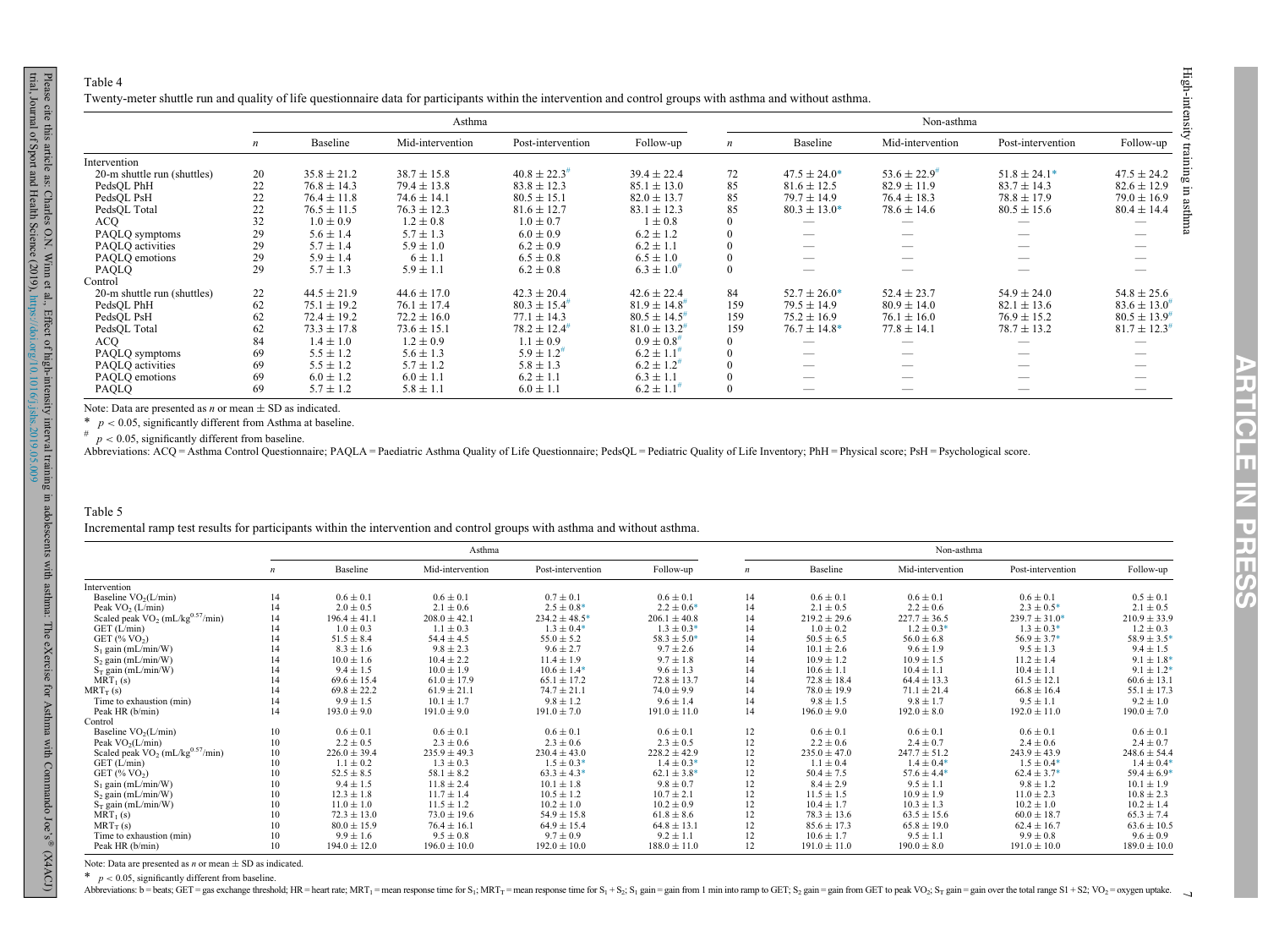$95 \pm 6\%$ HR<sub>max</sub>) were calculated for each session. During the main body of the sessions, inclusive of both the exercise and rest intervals, HR exceeded the threshold ( $>90\%$ HR<sub>max</sub>) for 24% of the total time.

#### 3.7. Correlations

All measures were positively correlated with themselves between baseline and post-intervention, with the exception of the MRT and gain. A weak negative correlation was observed between BMI and fitness ( $r = -0.34$ ,  $p < 0.05$ ), quality of life  $(r = -0.11, p < 0.05)$ , and lung function  $(r = -0.21, p < 0.05)$ at baseline, but only between BMI and fitness ( $r = -0.33$ ,  $p <$ 0.05) at post-intervention. Fitness was also weakly correlated with quality of life  $(r=0.26, p < 0.05)$  and lung function  $(r=0.34, p < 0.05)$  at all time-points. However, scaled peak  $VO<sub>2</sub>$  was not associated with quality of life or lung function (p  $> 0.05$ ).

#### 4. Discussion

This study was the first to evaluate the effectiveness of a 6 month field-based HIIT intervention in adolescents with asthma compared with their healthy peers. The main findings of this study were that (1) adolescents with asthma did not differ from their healthy counterparts in cardiorespiratory fitness at baseline, despite having a greater BMI, and (2) adolescents with asthma and their healthy peers demonstrated a similar response to the HIIT intervention. Specifically, HIIT elicited significant improvements in cardiorespiratory fitness and maintained BMI in adolescents, irrespective of whether participants had asthma. However, HIIT did not elicit significant improvements in lung function, asthma control, or quality of life. These findings have important implications for the design of future interventions for those with asthma, highlighting that those with asthma are able to tolerate, and benefit from, similar exercise stimuli recommended for their healthy counterparts. This study demonstrates the fallacy of the perception that adolescents with asthma should be excluded from exercise, including HIIT because they are unable to participate and keep up with their peers when involved in similar activities. $56,57$ 

In accord with previous research and recent systematic reviews,[27,58](#page-9-15) the present study found that HIIT elicited increases in cardiorespiratory fitness in adolescents. Specifically, in the overall population, 20-m shuttle run scores significantly improved, irrespective of condition, with no significant changes noted for the controls. Furthermore, both absolute and body size-scaled peak  $VO<sub>2</sub>$  increased throughout the intervention, providing evidence of true physiological improvements in cardiorespiratory fitness. Interestingly, participants in the asthma intervention group increased their scaled  $VO<sub>2</sub>$  to a greater extent than their non-asthma peers (19.2% vs. 9.4%) and increased it considerably more than previously reported through conventional training programs for healthy adoles-cents.<sup>[59](#page-10-23)</sup> This greater increase may be related to the (non-significantly) lower baseline fitness in those with asthma since baseline fitness has been reported to influence the magnitude of change elicited by an intervention in youth. $60-62$  $60-62$  $60-62$  Although improvements in peak  $VO<sub>2</sub>$  after moderate-intensity exercise over a shorter time-frame<sup>[16,17,63,64](#page-9-9)</sup> have been noted in those with asthma, the suitability of continuous exercise for those with asthma is questionable. Indeed, research has suggested that prolonged continuous exercise is not enjoyable<sup>[26](#page-9-14)</sup> and may trigger the onset of asthma symptoms, $29$  both of which are key barriers to exercise for those with asthma.<sup>[14](#page-9-7)</sup> Furthermore, traditional endurance training, which typically involves a greater time commitment than HIIT, may also be less appealing than the suggested HIIT format to time-poor adolescents. $27$  Importantly, the beneficial adaptations in the peak  $VO<sub>2</sub>$  for those with asthma were sustained in the 3 months after intervention cessation. Although it is beyond the scope of the present study to ascertain whether this was because these participants maintained a higher level of exercise post-intervention, this finding is encouraging for the long-term efficacy of HIIT in adolescents with asthma.

In contrast with suggestions that submaximal parameters of aerobic fitness may demonstrate greater sensitivity to exercise stimuli than peak  $VO<sub>2</sub>$ , but in agreement with previous stud-ies,<sup>[65](#page-10-25)</sup> the absolute GET was unaffected by the intervention in the present study, irrespective of asthma status. This finding may indicate that training above the GET for short intermittent periods is not an effective strategy for increasing the GET in youth. These apparent age- and/or maturation-related changes in the relative GET are in contrast to previous reports<sup>[26](#page-9-14)</sup>; thus, further research that ascertains the influence of growth and maturation on the GET is required.

Like the GET, the MRT did not show significant improvement following HIIT, irrespective of condition. These findings are perhaps surprising in that HIIT training involves repeated transitions from rest to vigorous-intensity exercise. The MRT in the present study was longer than previously reported in healthy children,  $66,67$  but did not differ between those with and without asthma. The longer MRT may reflect a lower level of aerobic fitness, although, given that aerobic fitness increased throughout the intervention with no concomitant speeding of the MRT, this explanation seems unlikely. The lack of effect of asthma in the present study is in contrast with the slower MRT reported in those with cystic fibrosis.<sup>[68](#page-10-27)</sup> This finding may be attributable to the different etiologies of the 2 diseases and their influences on exercise tolerance. However, it may also be related to the relatively mild asthma of the majority of the participants in the present study. Additional inter-study comparisons are precluded because the ramp rate of the incremental test, which differs significantly between studies, profoundly affects the MRT. $<sup>69</sup>$  $<sup>69</sup>$  $<sup>69</sup>$  Interestingly, there were no differences in</sup> the MRT between participants with and without asthma, suggesting that asthma does not impede the response to exercise.

In participants with asthma, the increase in gain observed over the intervention is suggestive of a positive adaptation in the delivery and utilization of oxygen by the muscles during exercise.<sup>[70](#page-10-29)</sup> Although no differences in gain were observed at baseline, it is of note that  $S_2$  and  $S_T$  gain increased post-intervention for participants with asthma to levels similar to those reported elsewhere in healthy adolescents.<sup>[68](#page-10-27)</sup> This increase in gain may indicate that HIIT elicits different adaptations in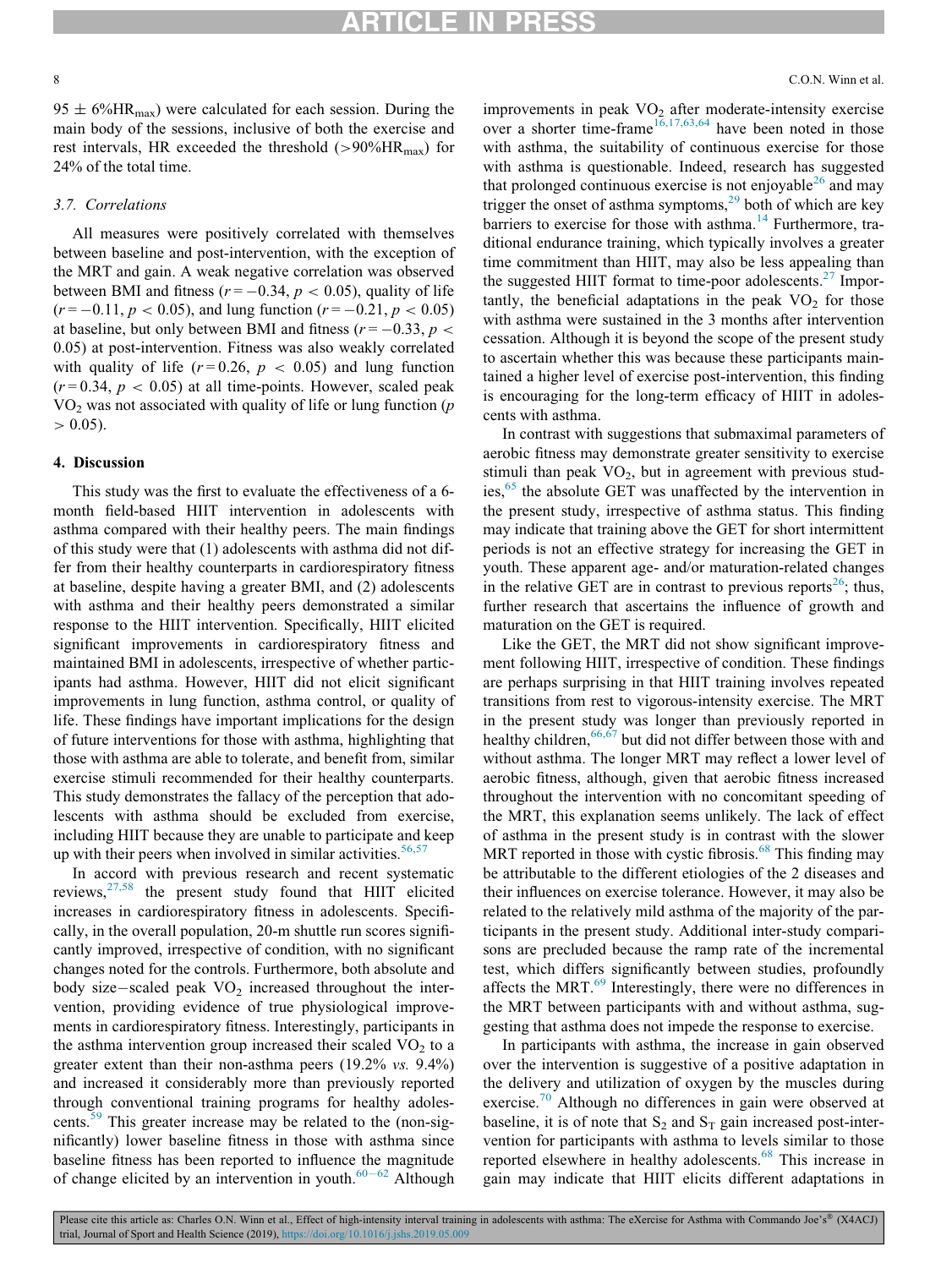#### High-intensity training in asthma 9

those with and without asthma, although it may also be a function of the lower baseline level of gain in those with asthma, allowing greater capacity for improvement. The lower levels of aerobic efficiency in participants with asthma may be related to a decreased lung function and may be a contributory mechanism for the onset of early fatigue and the perception that people with asthma are not as fit as their peers, although it is worth noting that gain and measures of lung function were not correlated in the current study. Indeed, Fielding et al.<sup>[68](#page-10-27)</sup> found a reduced gain in patients with cystic fibrosis patients and suggested that this explained, at least in part, the reduced exercise intolerance in individuals with cystic fibrosis compared with their healthy peers. Importantly, the current study demonstrates that the gain for participants with asthma, but not for adolescents without asthma, can be improved with a HIIT program.

The findings in the present study are in accord with previ-ous findings in non-asthma populations<sup>[71](#page-10-30)</sup> in that cardiorespiratory fitness at baseline for those with asthma was found to have a weak but significant correlation with quality of life, highlighting the importance of exercise as a management strategy for those with asthma. However, despite this correlation and the increase in cardiorespiratory fitness observed in the current study, quality of life did not change over time, irrespective of treatment group or asthma status, which was contrary to the findings from previous studies involving exercise interventions. $20,21$  Furthermore, in the present study there was no change over time for perceived asthma-related quality of life, symptoms, or asthma control. It could be postulated that the lack of improvement in asthma-related quality of life may be due to the mildness of the participants' asthma or to participants having high baseline values for quality of life,  $1,21,72$ which decreased the likelihood of an effect, or indeed the need for an effect. Finally, the lack of improvement in quality of life in the present study may have been due to the fact that HIIT decreased, or rather may not have increased, the participants' total time in physical activity as a result of the compen-sation effect.<sup>[73](#page-10-31)</sup> This suggests that increased global physical activity may be more beneficial for quality of life rather than a specific HIIT intervention or increases in cardiorespiratory fitness.

Although our study is consistent with the majority of the literature in that we found that exercise did not affect lung function, $\frac{1}{1}$  $\frac{1}{1}$  $\frac{1}{1}$  it is pertinent to note that 2 studies reported a significant increase in  $FEV<sub>1</sub>%$  (8%–20%) and that both studies imple-mented intermittent training.<sup>[29,31](#page-9-16)</sup> This discrepancy may be related to the mildness of asthma among participants in our study or to the duration of our HIIT intervention. Although the duration in our study was longer than in many previous studies, $72,74$  6 months may not have been sufficient to elicit significant adaptations in lung function. It is interesting to note that both studies that previously reported beneficial adaptations in lung function involved younger, largely pre-pubertal, children. $29,31$  Furthermore, the actual exercise time, despite being based on intermittent bouts, was significantly longer in Latorre-Román et al., $31$  although the participants in Sidiropou-lou et al.<sup>[29](#page-9-16)</sup> had exercise-induced bronchoconstriction rather than asthma per se. These factors therefore limit additional conclusions that can be drawn as to the discrepancy in these findings with regards to lung function.

In accordance with previous studies, the current findings suggest that BMI increases with age in youth.<sup>[75](#page-10-33)</sup> It is important to note that the intervention was able to maintain the baseline BMI and prevent an increase in BMI in those with and without asthma. Given that childhood obesity is known to track strongly into adolescence and adulthood, with evidence suggesting that 80% of obese adolescents will become obese adults, $\frac{76}{6}$  $\frac{76}{6}$  $\frac{76}{6}$  the current findings may have important implications in terms of effective exercise interventions that may help to ameliorate this increase. Furthermore, exercise and physical activity have previously been suggested to be influential in the self-management of asthma.<sup>[77](#page-10-35)</sup> The present study is the first to address whether HIIT may aid in the non-pharmacological management of asthma. Although the maintenance of BMI and increased fitness are promising findings, HIIT did not improve lung function, asthma control, and quality of life. Therefore, taking all findings together, 6 months of HIIT may not be effective at improving mild asthma in adolescents. Nevertheless, maintenance of BMI and increased fitness as a result of HIIT may make it an important non-pharmacological strategy in the management of asthma.

There were no differences in fitness or trainability between adolescents with and without asthma; these findings have important practical implications for the design of future exercise interventions. Indeed, this study should decrease stigmatization of adolescents with asthma. Moreover, there were no exacerbations throughout the study, demonstrating that HIIT is safe to use in adolescents with mild asthma. A key strength of the present study was the use of more sensitive measures of aerobic fitness (GET, MRT, and gain), which have not previously been assessed across multiple time-points in adolescents with asthma. Nonetheless, several limitations to the study should be acknowledged. As with any exercise intervention, there may have been a self-selection bias since recruited participants volunteered to participate. Furthermore, although the HIIT intervention used formative research in its design,  $14$  participants who signed up for the intervention either committed fully to attending a large proportion of the sessions throughout the 6 months or attended only minimally over the intervention. This finding may indicate that the HIIT intervention is effective for those who fully engage in it, but that it is not acceptable to everyone. Although the utility of the intervention may be questioned, it may be that the timing of the exercise sessions (both before and after school) reduced participation and that if more optimal timing was possible, a stronger adherence could be achieved.

#### 5. Conclusion

HIIT, a previously underused method of managing asthma in adolescents, may be an effective tool for increasing peak aerobic fitness and preventing an increase in BMI in adolescents, irrespective of asthma. This study adds to the literature by demonstrating that adolescents with asthma elicited similar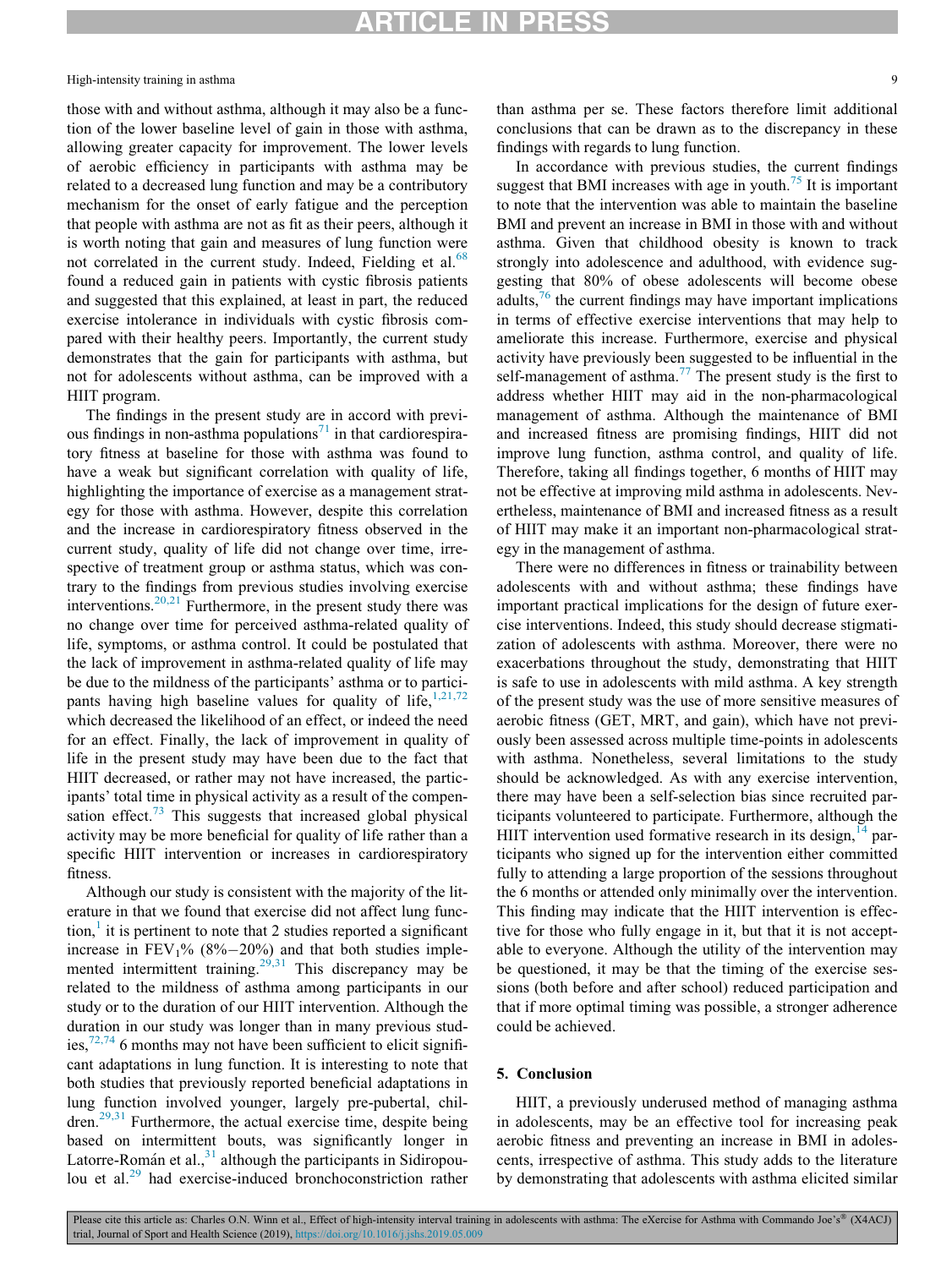physiological adaptations in comparison to their healthy peers, thereby demonstrating that asthma does not influence aerobic fitness or trainability in adolescents. Furthermore, the lack of exercise-induced asthma attacks suggests that HIIT is safe for, and well-tolerated by, adolescents with asthma.

#### <span id="page-9-5"></span>Acknowledgments

<span id="page-9-6"></span>The authors thank the students and staff of the schools involved with the planning and execution of the study. Also, the authors would like to thank Nicholas Wade and all others that assisted with data collection. This work is funded by the Asthma UK Centre for Applied Research (AUK-AC-2012-01) and Swansea University Medical School. Commando Joe's implemented the intervention and also assisted in funding for co-author William T.B. Eddolls.

#### <span id="page-9-9"></span><span id="page-9-8"></span><span id="page-9-7"></span>Authors' contributions

CONW conceptualized and designed the study, collected data, conducted the statistical analysis, interpreted the data and drafted the manuscript; MAM, KAM, and GAD conceptualized and designed the study, supervised, interpreted the data, and critically revised the manuscript; GS and AMW interpreted the data and critically revised the manuscript; WTBE collected data, interpreted the data, and critically revised the manuscript. All authors have read and approved the final version of the manuscript, and agree with the order of presentation of the authors.

#### <span id="page-9-13"></span><span id="page-9-10"></span>Competing interests

The authors declare that they have no competing interests.

#### <span id="page-9-11"></span>Supplementary materials

<span id="page-9-12"></span>Supplementary material associated with this article can be found in the online version at [https://doi.org/10.1016/j.](https://doi.org/10.1016/j.jshs.2019.05.009) [jshs.2019.05.009](https://doi.org/10.1016/j.jshs.2019.05.009).

#### References

- <span id="page-9-0"></span>1. [Wanrooij VH, Willeboordse M, Dompeling E, van de Kant KD. Exercise](http://refhub.elsevier.com/S2095-2546(19)30071-7/sbref0001) [training in children with asthma: a systematic review.](http://refhub.elsevier.com/S2095-2546(19)30071-7/sbref0001) Br J Sports Med 2014;48[:1024–31.](http://refhub.elsevier.com/S2095-2546(19)30071-7/sbref0001)
- <span id="page-9-14"></span>2. [Ng M, Fleming T, Robinson M, Thomson B, Graetz N, Margono C, et al.](http://refhub.elsevier.com/S2095-2546(19)30071-7/sbref0002) [Global, regional, and national prevalence of overweight and obesity in](http://refhub.elsevier.com/S2095-2546(19)30071-7/sbref0002) children and adults during  $1980-2013$ : a systematic analysis for the [Global Burden of Disease Study 2013.](http://refhub.elsevier.com/S2095-2546(19)30071-7/sbref0002) The Lancet 2014;384:766–81.
- <span id="page-9-1"></span>3. [Farah CS, Salome CM. Asthma and obesity: a known association but](http://refhub.elsevier.com/S2095-2546(19)30071-7/sbref0003) [unknown mechanism.](http://refhub.elsevier.com/S2095-2546(19)30071-7/sbref0003) Respirology 2012;17:412–21.
- <span id="page-9-15"></span>4. [Lucas SR, Platts-Mills TA. Paediatric asthma and obesity.](http://refhub.elsevier.com/S2095-2546(19)30071-7/sbref0004) Paediatr Respir Rev 2006;7[:233–8.](http://refhub.elsevier.com/S2095-2546(19)30071-7/sbref0004)
- <span id="page-9-2"></span>5. [Vahlkvist S, Pedersen S. Fitness, daily activity and body composition in chil](http://refhub.elsevier.com/S2095-2546(19)30071-7/sbref0005)[dren with newly diagnosed, untreated asthma.](http://refhub.elsevier.com/S2095-2546(19)30071-7/sbref0005) Allergy 2009;64:1649-55.
- <span id="page-9-16"></span><span id="page-9-3"></span>6. [Lochte L, Angermann M, Larsson B. Cardiorespiratory fitness of asth](http://refhub.elsevier.com/S2095-2546(19)30071-7/sbref0006)[matic children and validation of predicted aerobic capacity.](http://refhub.elsevier.com/S2095-2546(19)30071-7/sbref0006) Clin Respir J 2009;3[:42–50.](http://refhub.elsevier.com/S2095-2546(19)30071-7/sbref0006)
- <span id="page-9-17"></span><span id="page-9-4"></span>7. [Santuz P, Baraldi E, Filippone M, Zacchello F. Exercise performance in](http://refhub.elsevier.com/S2095-2546(19)30071-7/sbref0007) [children with asthma: is it different from that of healthy controls?](http://refhub.elsevier.com/S2095-2546(19)30071-7/sbref0007) Eur Respir J 1997;10[:1254–60.](http://refhub.elsevier.com/S2095-2546(19)30071-7/sbref0007)
- <span id="page-9-18"></span>8. [Pianosi PT, Davis HS. Determinants of physical fitness in children with](http://refhub.elsevier.com/S2095-2546(19)30071-7/sbref0008) asthma. [Pediatrics](http://refhub.elsevier.com/S2095-2546(19)30071-7/sbref0008) 2004;113:e225–9.
- 9. [Berntsen S, Carlsen KC, Anderssen SA, Mowinckel P, Hageberg R, Bueso](http://refhub.elsevier.com/S2095-2546(19)30071-7/sbref0009) [AK, et al. Norwegian adolescents with asthma are physical active and fit.](http://refhub.elsevier.com/S2095-2546(19)30071-7/sbref0009) Allergy 2009;64[:421–6.](http://refhub.elsevier.com/S2095-2546(19)30071-7/sbref0009)
- 10. [Villa F, Castro AP, Pastorino AC, Santar](http://refhub.elsevier.com/S2095-2546(19)30071-7/sbref0010)e[m JM, Martins MA, Jacob CM,](http://refhub.elsevier.com/S2095-2546(19)30071-7/sbref0010) [et al. Aerobic capacity and skeletal muscle function in children with](http://refhub.elsevier.com/S2095-2546(19)30071-7/sbref0010) asthma. [Arch Dis Child](http://refhub.elsevier.com/S2095-2546(19)30071-7/sbref0010) 2011;96:554–9.
- 11. [Mayorga-Vega D, Aguilar-Soto P, Viciana J. Criterion-related validity of](http://refhub.elsevier.com/S2095-2546(19)30071-7/sbref0011) [the 20-M shuttle run test for estimating cardiorespiratory fitness: a meta](http://refhub.elsevier.com/S2095-2546(19)30071-7/sbref0011)analysis. [J Sports Sci Med](http://refhub.elsevier.com/S2095-2546(19)30071-7/sbref0011) 2015;14:536–47.
- 12. [Cairney J, Hay JA, Faught BE, L](http://refhub.elsevier.com/S2095-2546(19)30071-7/sbref0012)éger L, Mathers B. Generalized self-effi[cacy and performance on the 20-metre shuttle run in children.](http://refhub.elsevier.com/S2095-2546(19)30071-7/sbref0012) Am J Hum Biol 2008;20[:132–8.](http://refhub.elsevier.com/S2095-2546(19)30071-7/sbref0012)
- 13. Armstrong N, Welsman J. Twenty-metre shuttle run: (mis)representation, (mis)interpretation and (mis)use. Br J Sports Med. 2018. pii: bjsports-2018-100082. doi:[10.1136/bjsports-2018-100082](https://doi.org/10.1136/bjsports-2018-100082). [Epub ahead of print].
- 14. [Winn CON, Mackintosh KA, Eddolls WTB, Stratton G, Wilson AM,](http://refhub.elsevier.com/S2095-2546(19)30071-7/sbref0014) [Rance JY, et al. Perceptions of asthma and exercise in adolescents with](http://refhub.elsevier.com/S2095-2546(19)30071-7/sbref0014) [and without asthma.](http://refhub.elsevier.com/S2095-2546(19)30071-7/sbref0014) J Asthma 2017;55:868–76.
- 15. Pianosi PT, Liem RI, McMurray RG, Cerny FJ, Falk B, Kemper HC. Pediatric exercise testing: value and implications of peak oxygen uptake. Children 2017;4. pii: E6. doi:[10.3390/children4010006.](https://doi.org/10.3390/children4010006)
- 16. [Counil FP, Varray A, Matecki S, Beurey A, Marchal P, Voisin M, et al.](http://refhub.elsevier.com/S2095-2546(19)30071-7/sbref0016) [Training of aerobic and anaerobic fitness in children with asthma.](http://refhub.elsevier.com/S2095-2546(19)30071-7/sbref0016) [J Pediatr](http://refhub.elsevier.com/S2095-2546(19)30071-7/sbref0016) 2003;142:179–84.
- 17. [Ahmaidi SB, Varray AL, Savy-Pacaux AM, Prefaut CG. Cardiorespiratory](http://refhub.elsevier.com/S2095-2546(19)30071-7/sbref0017) [fitness evaluation by the shuttle test in asthmatic subjects during aerobic](http://refhub.elsevier.com/S2095-2546(19)30071-7/sbref0017) training. Chest 1993;103[:1135–41.](http://refhub.elsevier.com/S2095-2546(19)30071-7/sbref0017)
- 18. [van Veldhoven NH, Vermeer A, Bogaard JM, Hessels MG, Wijnroks L,](http://refhub.elsevier.com/S2095-2546(19)30071-7/sbref0018) [Colland VT, et al. Children with asthma and physical exercise: effects of](http://refhub.elsevier.com/S2095-2546(19)30071-7/sbref0018) [an exercise programme.](http://refhub.elsevier.com/S2095-2546(19)30071-7/sbref0018) Clin Rehabil 2001;15:360–70.
- 19. [Andrade LB, Britto MC, Lucena-Silva N, Gomes RG, Figueroa JN. The](http://refhub.elsevier.com/S2095-2546(19)30071-7/sbref0019) [efficacy of aerobic training in improving the inflammatory component of](http://refhub.elsevier.com/S2095-2546(19)30071-7/sbref0019) [asthmatic children. Randomized trial.](http://refhub.elsevier.com/S2095-2546(19)30071-7/sbref0019) Respir Med 2014;108:1438–45.
- 20. Basaran S, Guler-Uysal F, Ergen N, Seydaoglu G, Bingol-Karakoç G, Ufuk [Altintas D. Effects of physical exercise on](http://refhub.elsevier.com/S2095-2546(19)30071-7/sbref0020) quality of life, exercise capacity and [pulmonary function in children with asthma.](http://refhub.elsevier.com/S2095-2546(19)30071-7/sbref0020) J Rehabil Med 2006;38:130-5.
- 21. [Fanelli A, Cabral AL, Neder JA, Martins MA, Carvalho CR. Exercise](http://refhub.elsevier.com/S2095-2546(19)30071-7/sbref0021) [training on disease control and quality of life in asthmatic children.](http://refhub.elsevier.com/S2095-2546(19)30071-7/sbref0021) Med [Sci Sports Exerc](http://refhub.elsevier.com/S2095-2546(19)30071-7/sbref0021) 2007;39:1474–80.
- 22. [Andersen JR, Natvig GK, Aadland E, Moe VF, Kolotkin RL, Anderssen](http://refhub.elsevier.com/S2095-2546(19)30071-7/sbref0022) [SA, et al. Associations between health-related quality of life, cardiorespi](http://refhub.elsevier.com/S2095-2546(19)30071-7/sbref0022)[ratory fitness, muscle strength, physical activity and waist circumference](http://refhub.elsevier.com/S2095-2546(19)30071-7/sbref0022) [in 10-year-old children: the ASK study.](http://refhub.elsevier.com/S2095-2546(19)30071-7/sbref0022) Qual Life Res 2017;26:3421–8.
- 23. [Swallen KC, Reither EN, Haas SA, Meier AM. Overweight, obesity, and](http://refhub.elsevier.com/S2095-2546(19)30071-7/sbref0023) [health-related quality of life among adolescents: the national longitudinal](http://refhub.elsevier.com/S2095-2546(19)30071-7/sbref0023) [study of adolescent health.](http://refhub.elsevier.com/S2095-2546(19)30071-7/sbref0023) Pediatrics 2005;115:340–7.
- 24. [Williams JW, Canterford L, Hesketh KD, Hardy P, Waters EB, Patton GC,](http://refhub.elsevier.com/S2095-2546(19)30071-7/sbref0024) [et al. Changes in body mass index and health related quality of life from](http://refhub.elsevier.com/S2095-2546(19)30071-7/sbref0024) [childhood to adolescence.](http://refhub.elsevier.com/S2095-2546(19)30071-7/sbref0024) Int J Pediatr Obes 2011;6:e442–8.
- 25. [Onur E, Kabaro](http://refhub.elsevier.com/S2095-2546(19)30071-7/sbref0025)ğlu C, Gü[nay O, Var A, Yilmaz O, D](http://refhub.elsevier.com/S2095-2546(19)30071-7/sbref0025)ündar P, et al. The [beneficial effects of physical exercise on antioxidant status in asthmatic](http://refhub.elsevier.com/S2095-2546(19)30071-7/sbref0025) children. [Allergol Immunopathol](http://refhub.elsevier.com/S2095-2546(19)30071-7/sbref0025) 2011;39:90–5.
- 26. [McNarry MA, Lambrick D, Westrupp N, Faulkner J. The influence of a](http://refhub.elsevier.com/S2095-2546(19)30071-7/sbref0026) [six-week, high-intensity games intervention on the pulmonary oxygen](http://refhub.elsevier.com/S2095-2546(19)30071-7/sbref0026) [uptake kinetics in prepubertal obese and normal-weight children.](http://refhub.elsevier.com/S2095-2546(19)30071-7/sbref0026) Appl [Physiol Nutr Metab](http://refhub.elsevier.com/S2095-2546(19)30071-7/sbref0026) 2015;40:1012–8.
- 27. [Costigan SA, Eather N, Plotnikoff RC,](http://refhub.elsevier.com/S2095-2546(19)30071-7/sbref0027) Taaffe DR, Lubans DR. High-intensity [interval training for improving health-related fitness in adolescents: a systematic](http://refhub.elsevier.com/S2095-2546(19)30071-7/sbref0027) [review and meta-analysis.](http://refhub.elsevier.com/S2095-2546(19)30071-7/sbref0027) Br J Sports Med 2015;49:1253–61.
- 28. [Logan GR, Harris N, Duncan S, Schofield G. A review of adolescent high](http://refhub.elsevier.com/S2095-2546(19)30071-7/sbref0028)[intensity interval training.](http://refhub.elsevier.com/S2095-2546(19)30071-7/sbref0028) Sports Med 2014;44:1071–85.
- 29. [Sidiropoulou MP, Fotiadou EG, Tsimaras VK, Zakas AP, Angelopoulou](http://refhub.elsevier.com/S2095-2546(19)30071-7/sbref0029) [NA. The effect of interval training in children with exercise-induced](http://refhub.elsevier.com/S2095-2546(19)30071-7/sbref0029) [asthma competing in soccer.](http://refhub.elsevier.com/S2095-2546(19)30071-7/sbref0029) J Strength Cond Res 2007;21:446–50.
- 30. [MacDonald MJ, Currie KD. Interval exercise is a path to good health, but](http://refhub.elsevier.com/S2095-2546(19)30071-7/sbref0030) [how much, how often and for whom?](http://refhub.elsevier.com/S2095-2546(19)30071-7/sbref0030) Clin Sci (Lond) 2009;116:315-6.
- 31. [Latorre-Rom](http://refhub.elsevier.com/S2095-2546(19)30071-7/sbref0031)án PÁ, Navarro-Martinez AV, Garcia-Pinillos F. The effec[tiveness of an indoor intermittent training program for improving lung](http://refhub.elsevier.com/S2095-2546(19)30071-7/sbref0031)